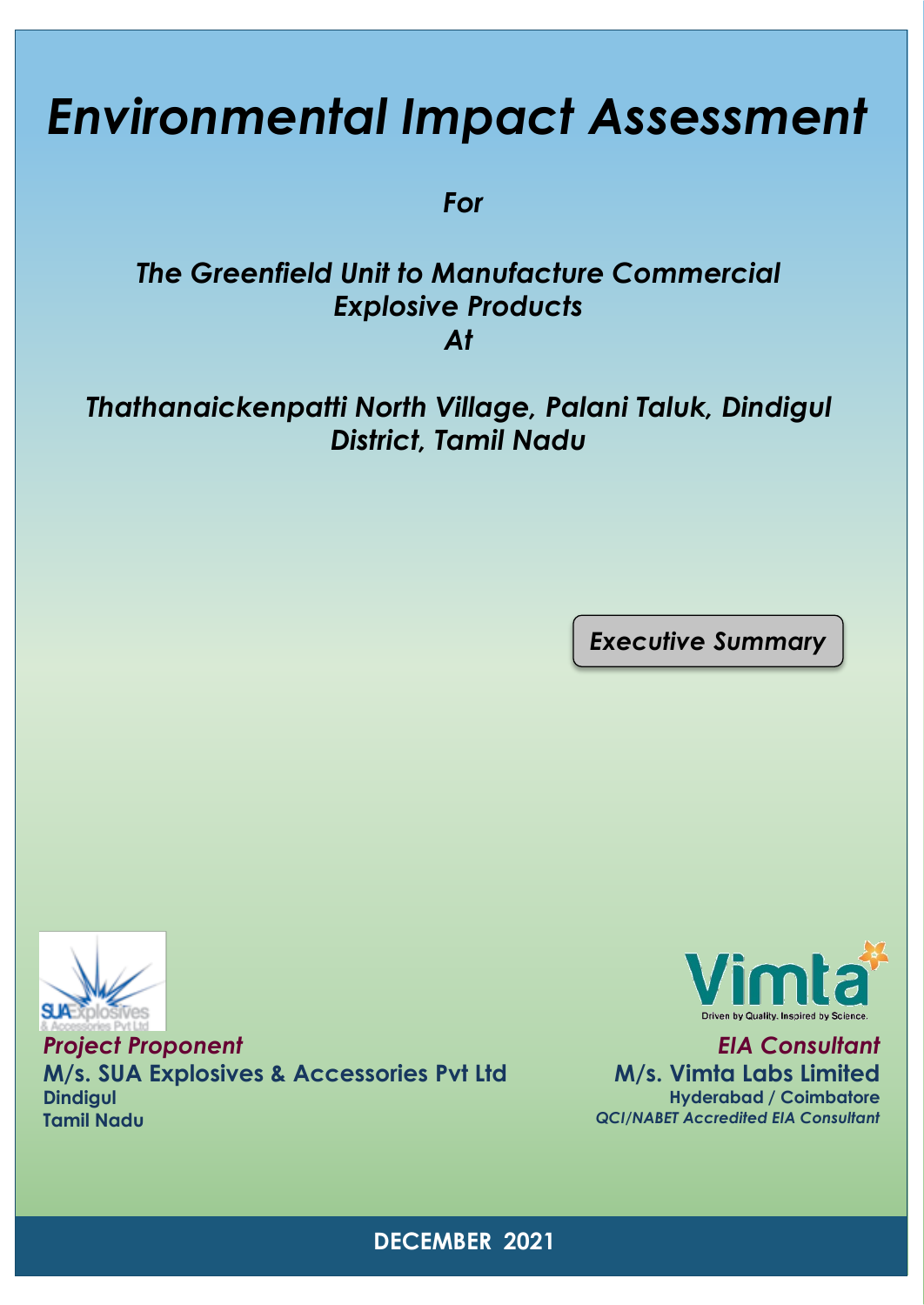

*Executive Summary*

# **1.0 SUMMARY & CONCLUSION**

**M/s. SUA Explosives & Accessories Private Limited** *(herein after called as SEAPL)* has proposed to establish a new unit at SF No. 116(p), 120, 122(p),123(p),124, 126,136(p),137,138, 139, 140, 141, 142, 143, 144, 145, 147, 153, 170, 171, 172(p), 173(p), 220(p), 221(p) at Thathanaickenpatti North Village, Palani Taluk, Dindigul District, Tamil Nadu for manufacturing of commercial explosive products such as Cast Boosters, PETN, Detonating Fuse etc.,

The SEAPL established their first plant in 1985 in Hosur, Tamil Nadu for manufacturing of Boosters, PETN, Detonating Fuse and slurry explosives. Later, the second manufacturing plant was setup in year 1999, Wardha, Maharashtra mainly to cater the markets in and around central India. Both the manufacturing facilities are certified for ISO 9001 & 14001. SEAPL have also been certified with the 'CE' marking for all the Detonating cords.

The capital cost of the proposed project is Rs. 9.32 Crores and the capital cost for environmental protection measures is proposed as Rs. 1.15 Crores. Annual recurring cost is 0.17 crores per annum.

# **Project Scoping Category**

As per the EIA Notification and its amendments, the project has been proposed outside the notified industrial area and hence the project falls in "**Category-A**" and categorized in schedule No: 5(f)-Synthetic organic chemicals industry (dyes & dye intermediates; bulk drugs and intermediates excluding drug formulations; synthetic rubbers; basic organic chemicals) therefore conductance of public hearing is mandatory.

The TOR application for prior environmental clearance for the proposed unit was submitted to MoEF&CC and received standard ToR vide letter no IA-J-11011/170/2021-IA-II(I) dated: 15.06.2021**.** The EIA report has been prepared in line with the TOR conditions specified by MoEF&CC, New Delhi.

# **1.1 Location of the Project**

The proposed plant of SEAPL is located at the SF.No.  $116(p)$ ,  $120$ ,  $122(p)$ ,  $123(p)$ ,  $124(p)$ , 126,136(p),137,138,139,140,141,142,143,144,145,147,153,170,171,172(p),173(p),220(p) ,221(p) of Thathanaickenpatti North Village, Palani Taluk, Dindigul District, Tamil Nadu. The project site is close to NH-209 at 3.06 km in ENE direction & 8.05 km from the SH-153 in East direction. The nearest railway station in Pushpathur at 4.30 km in North direction. The airport is located in Coimbatore at a distance of 72.3 km in North West direction from the project site.

97.22 ha (240.255 acres) of land has been procured for the proposed unit. The plant area is under the Ownership and also in the Lease of the promoter. The Index map and the study area map of 10 km radius is shown in **Figure - 1.1** and **Figure - 1.2** respectively. Aerial view of the plant site and layout plan of the site is shown in **Figure - 1.3 and figure 1.4**. The details of environmental setting are given in **Table - 1.1**.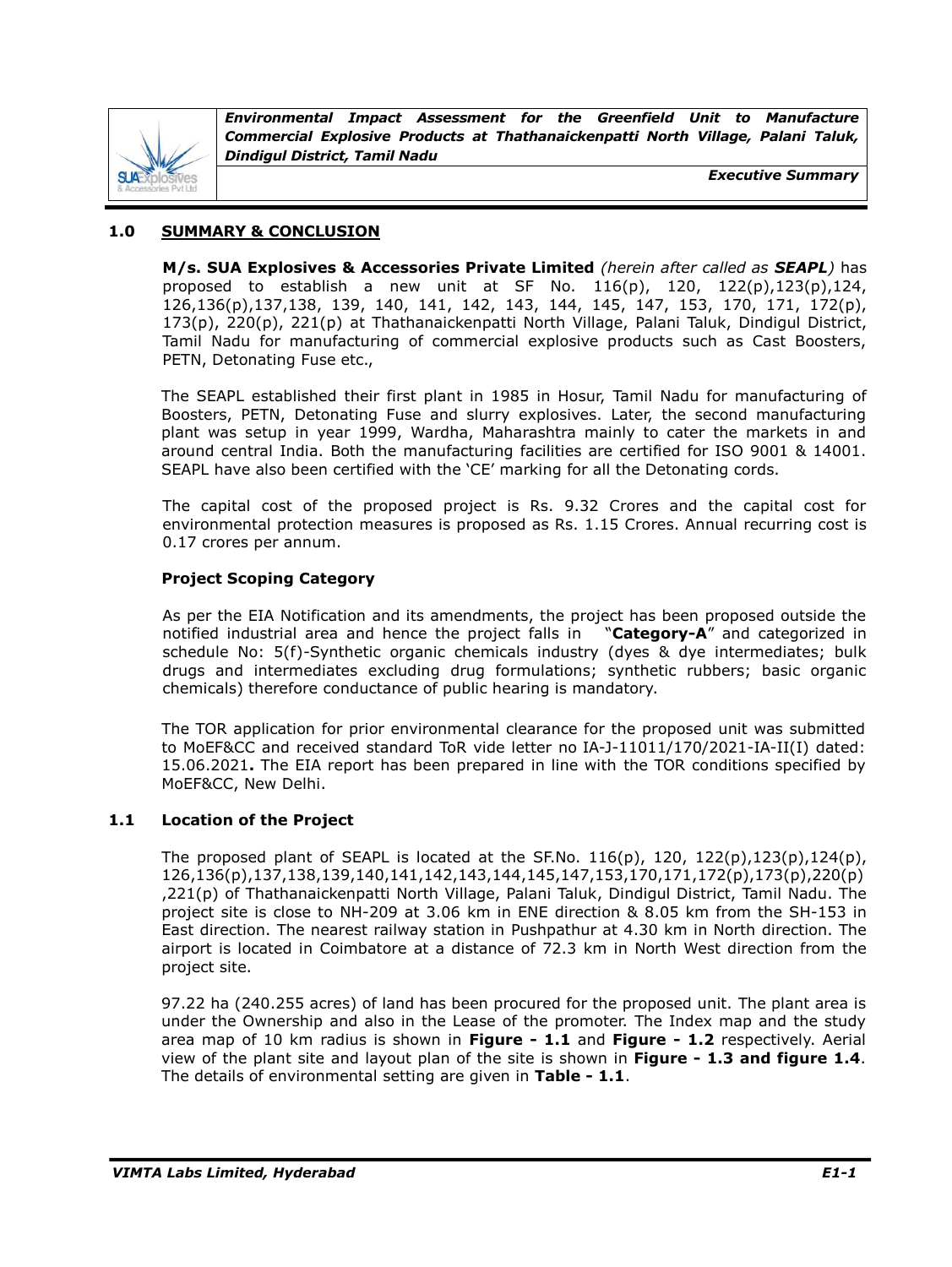

*Executive Summary*

# **TABLE - 1.1 ENVIRONMENTAL SETTING OF THE PLANT SITE (10 KM RADIUS)**

| S. No. | <b>Particulars</b>                                                                                          | <b>Details</b>                                                                  |                                                                   |                                                                                     |  |
|--------|-------------------------------------------------------------------------------------------------------------|---------------------------------------------------------------------------------|-------------------------------------------------------------------|-------------------------------------------------------------------------------------|--|
| 1.     | Latitude & Longitude                                                                                        | Pts                                                                             | Latitude                                                          | Longitude                                                                           |  |
|        |                                                                                                             | A                                                                               | 10 <sup>0</sup> 29'08.93"N                                        | 77 <sup>0</sup> 25'01.09"E                                                          |  |
|        |                                                                                                             | B                                                                               | 10°29'04.00"N                                                     | 77 <sup>0</sup> 25'26.83"E                                                          |  |
|        |                                                                                                             | C                                                                               | $10^{\circ}$ 28'48.56"N                                           | 77 <sup>0</sup> 25'33.07"E                                                          |  |
|        |                                                                                                             | D                                                                               | $10^{0}$ 28'24.99"N                                               | 77 <sup>0</sup> 25'23.87"E                                                          |  |
|        |                                                                                                             | E                                                                               | $10^0$ 28'22.26"N                                                 | 77 <sup>0</sup> 24'34.07"E                                                          |  |
| 2.     | <b>Elevation above MSL</b>                                                                                  | 330-335 m                                                                       |                                                                   |                                                                                     |  |
| 3.     | Land use at the project site                                                                                |                                                                                 | Unclassified land use                                             |                                                                                     |  |
| 4.     | <b>Nearest Habitation</b>                                                                                   |                                                                                 | Thathanaickenpatti North village-0.9 km, E                        |                                                                                     |  |
| 5.     | Nearest Highway                                                                                             | Dharapuram)                                                                     | (Dindigul - Bangalore road)                                       | 1.National Highway 209 -(3.06 km, ENE)<br>2.State Highway 153-(8.05 km, E) (Palani- |  |
| 6.     | Nearest Railway station                                                                                     |                                                                                 | Puspathur R.S(4.30 km, N)                                         |                                                                                     |  |
| 7.     | Nearest Air Port                                                                                            |                                                                                 | Coimbatore Intl. Airport -(72.3 km, NW)                           |                                                                                     |  |
| 8.     | Nearest Sea Port                                                                                            | VOC port, Tuticorin- (207.1 km, SSE)<br>Kamarajar Port- Chennai- (425.5 km, NE) |                                                                   |                                                                                     |  |
| 9.     | <b>Nearest Major Town</b>                                                                                   | Palani-(10.5 km, E)                                                             |                                                                   |                                                                                     |  |
| 10.    | Reserve Forest within 10-km<br>radius                                                                       | 1. Palani hills northern slope east R.F (7.7 km,<br>S)                          |                                                                   |                                                                                     |  |
| 11.    | Nearest water bodies                                                                                        |                                                                                 | 2.Amaravathi R.F-(11.2km, NW)<br>1. Muthukulam pond (3.0 km, WSW) |                                                                                     |  |
|        |                                                                                                             | 2. Amaravathi river (5.4 km, W)                                                 |                                                                   |                                                                                     |  |
|        |                                                                                                             | 3. Shanmuga river (6.9 km, E)                                                   |                                                                   |                                                                                     |  |
|        |                                                                                                             | 4. Sirunayakankulam (8.6 km, E)                                                 |                                                                   |                                                                                     |  |
|        |                                                                                                             | 5. Vaiyapuri tank (8.75 km, ESE)                                                |                                                                   |                                                                                     |  |
|        |                                                                                                             |                                                                                 | 6. Kudhriyar dam (10.05 km, SSW)                                  |                                                                                     |  |
|        |                                                                                                             |                                                                                 | 7. Palar dam (13.08 km, SE)                                       |                                                                                     |  |
|        |                                                                                                             |                                                                                 | 8. Amaravathi reservoir (16.6 km, SW)                             |                                                                                     |  |
| 12.    | Hills/ Valleys                                                                                              |                                                                                 | 1. Periya Ivar Malai (Adjacent, W)                                |                                                                                     |  |
|        |                                                                                                             |                                                                                 | 2. Chinna Ivar Malai (0.5 km, WNW)                                |                                                                                     |  |
|        |                                                                                                             | 3. ChaklichiMalai (5.9 km, SW)                                                  |                                                                   |                                                                                     |  |
|        |                                                                                                             |                                                                                 | 4. Palani Hills (10.9 km, ESE)                                    |                                                                                     |  |
| 13.    | Ecologically<br>sensitive<br>zones<br>Wild<br>Life<br>Sanctuaries,<br>like<br>National Parks and biospheres |                                                                                 | None within 10-km radius                                          |                                                                                     |  |
| 14.    | Defense Installation /<br>Archaeological                                                                    | Samanar Caves- (0.5 km, WNW)                                                    |                                                                   |                                                                                     |  |
| 15.    | Historical places                                                                                           | None within 10-km radius                                                        |                                                                   |                                                                                     |  |
| 16.    | Socio-economic factors                                                                                      |                                                                                 | No resettlement and rehabilitation involved                       |                                                                                     |  |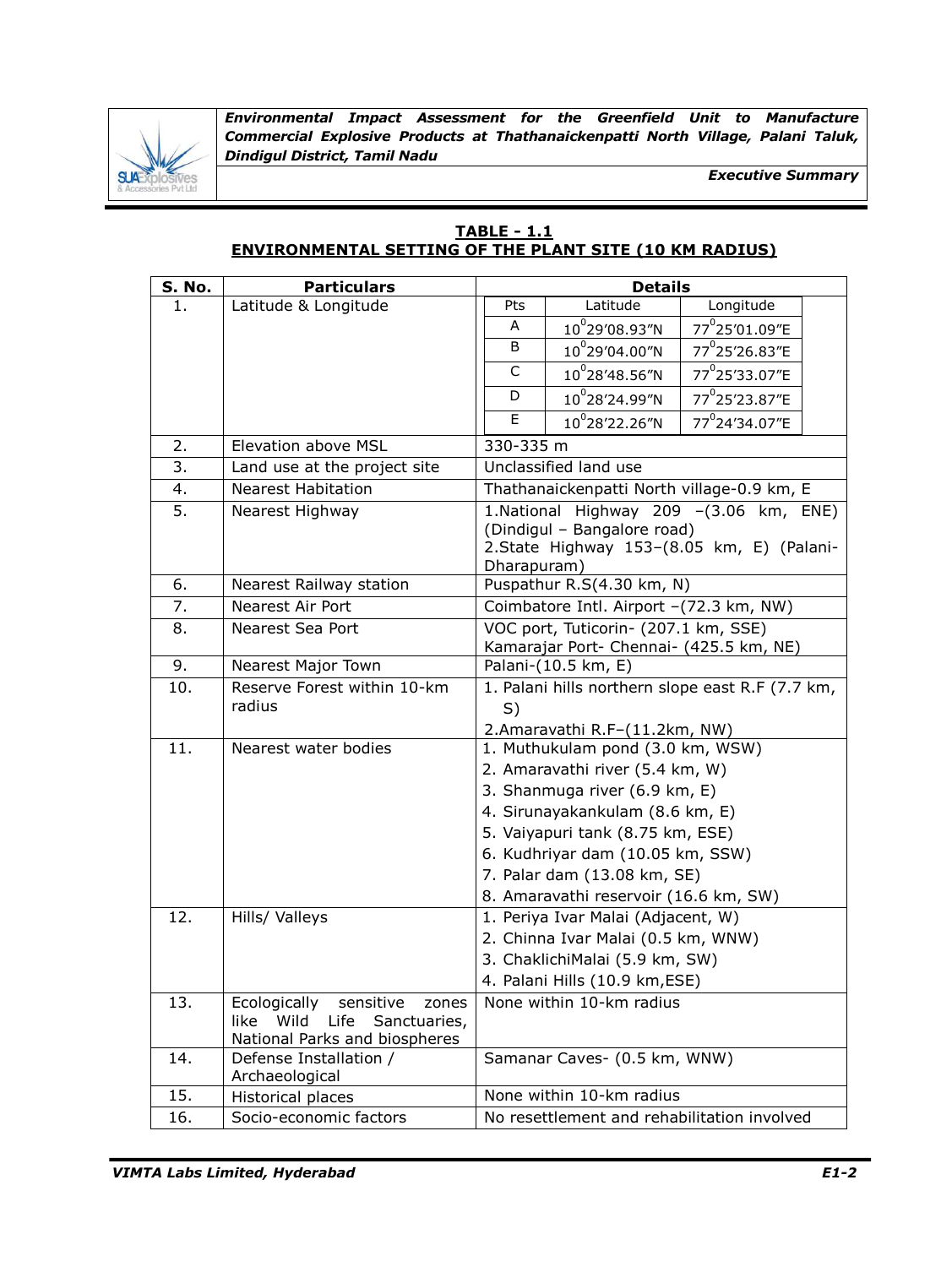

*Executive Summary*

| <b>S. No.</b> | <b>Particulars</b>       | <b>Details</b>                                |
|---------------|--------------------------|-----------------------------------------------|
| 17.           | <b>Nearest Hospitals</b> | 1. Primary Health Centre- (4.0km, S)          |
|               |                          | 2. Government Hospital-Palani, (10.6 km, ESE) |
|               |                          | 3. Government Hospital- Balasamudram, (10.4   |
|               |                          | km, ESE)                                      |
| 18.           | Religious places         | 1. Haleema Masjid - (1.04 km, N)              |
|               |                          | 2. Kulanthai Vellapar Temple-(1.28 km, W)     |
|               |                          | 3. Ivarmalai Ashram- (1.65 km, W)             |
|               |                          | 4. IPC YGM Church- (2.65 km, WNW)             |
|               |                          | 5. Palani Murugan Temple- (10.90 km, ESE)     |
| 19.           | Nearby Major Industries  | 1. Gugan Paper Mill, (2.45 Km, WNW)           |
|               |                          | 2. Lambodhra Textile (4.0 km, NE)             |
|               |                          | 3. Kaleesuwari Oil Refinery (4.65 Km, N)      |
|               |                          | 4.KSE Dairy Division (5.27 Km, N)             |
|               |                          | 5. Arthi Textiles (6.1 km, N)                 |
|               |                          | 6. Lantax Pvt Ltd (6.5 km, N)                 |
| 20.           | Fire and rescue service  | Tamil Nadu Fire and Rescue service, Palani-   |
|               |                          | (10.3 km- ESE)                                |
| 21.           | Seismic Zone             | Seismically, this area is categorized under   |
|               |                          | zone-II by Ministry of Earth Science, 2020    |

*\*Note that the above-mentioned distances are aerial distances from plant boundary \*NOC has been from archaeological department obtained for presence of samanar caves.*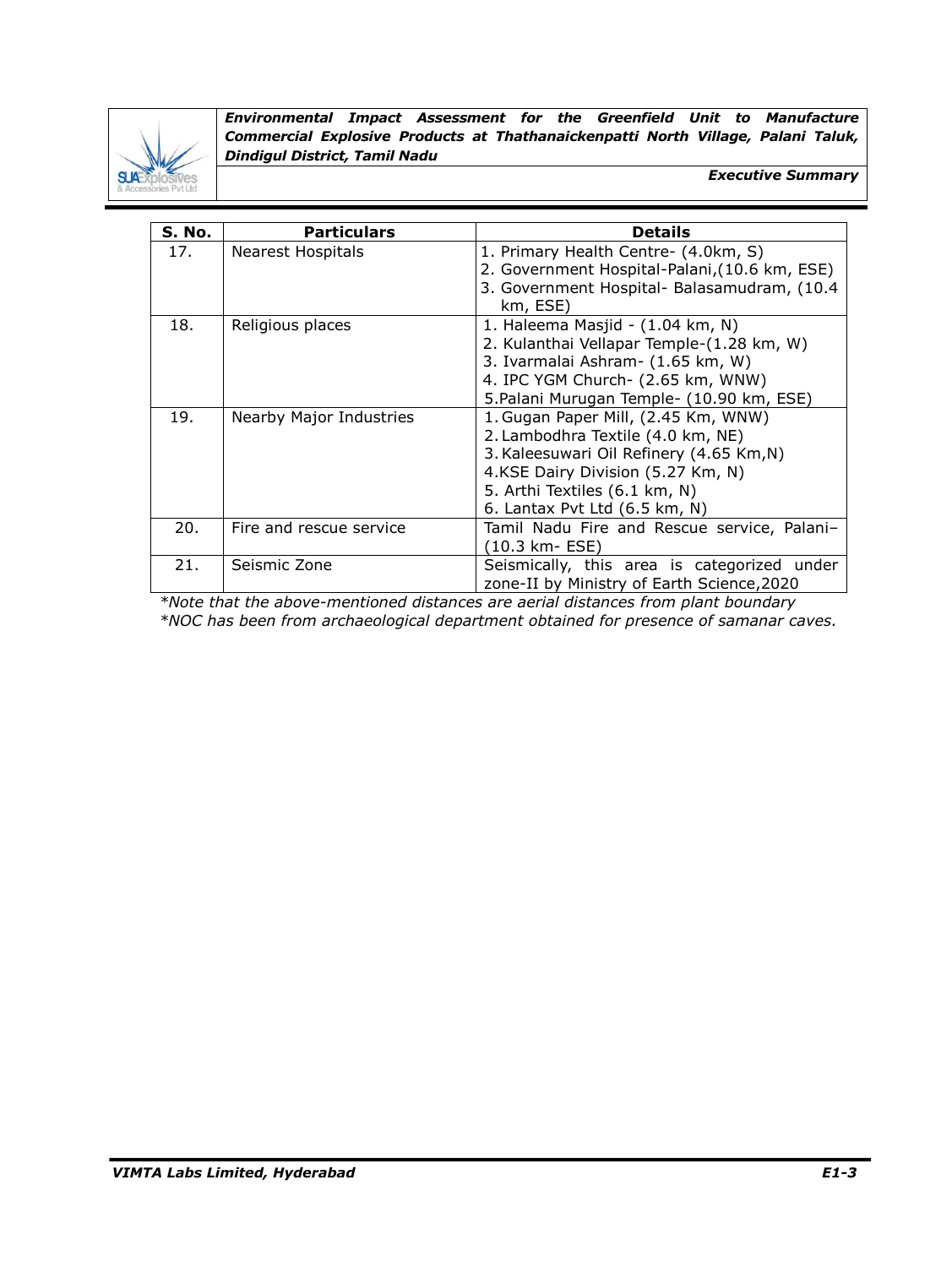

#### *Executive Summary*



**FIGURE - 1.1 INDEX MAP**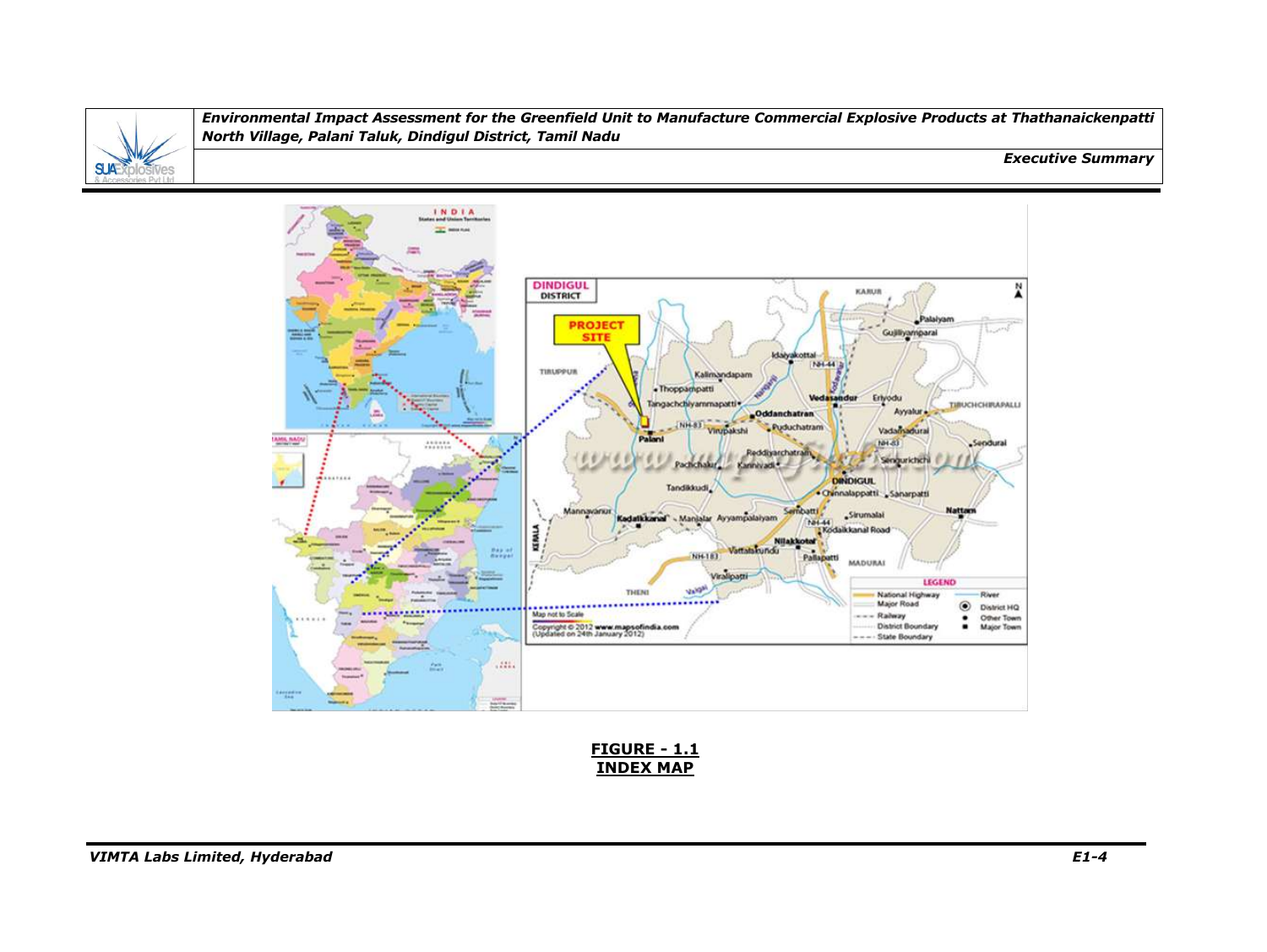

*Executive Summary*



**FIGURE – 1.2 STUDY AREA MAP**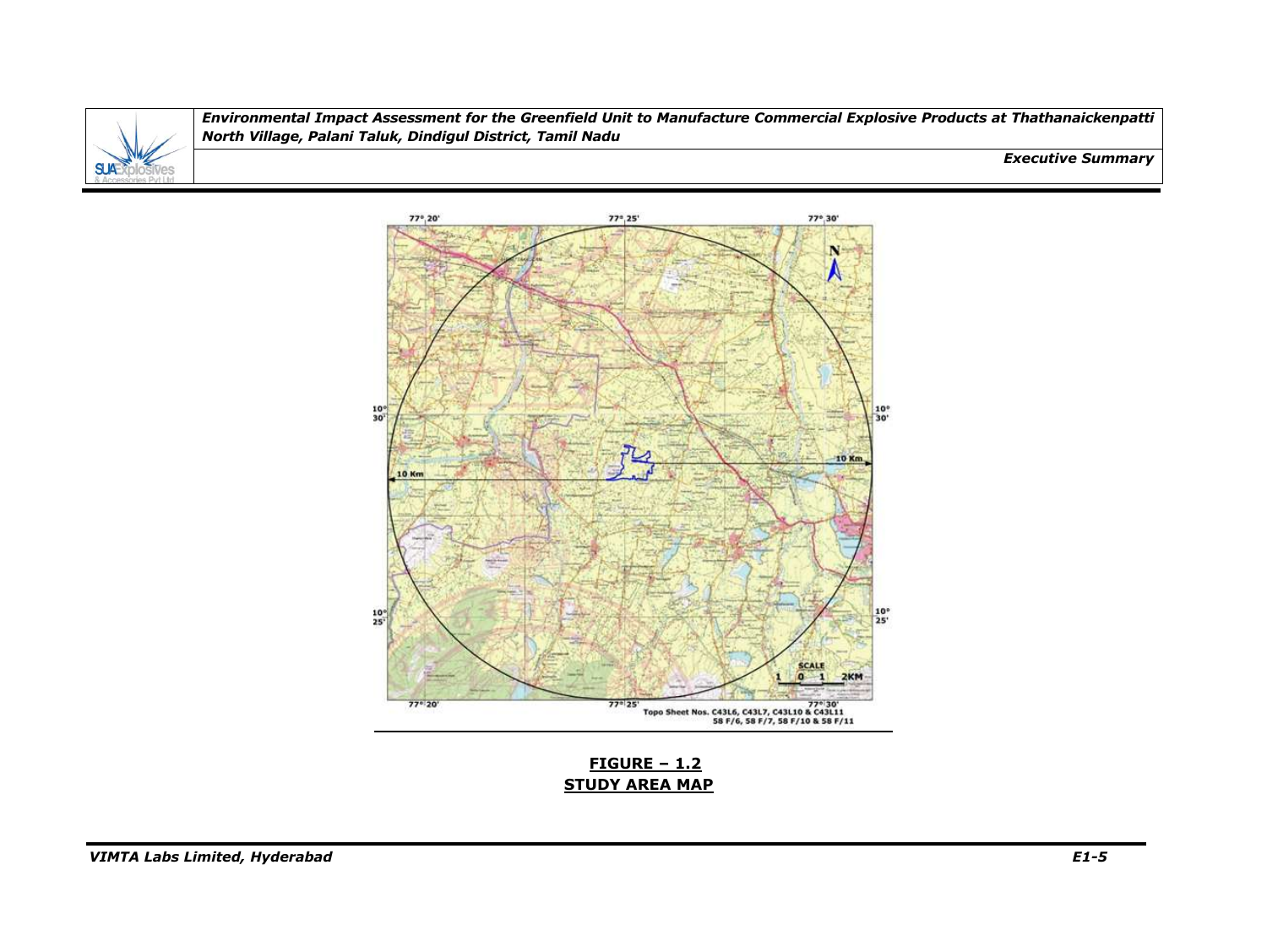

*Executive Summary*



**FIGURE – 1.3 AERIAL VIEW OF THE PLANT**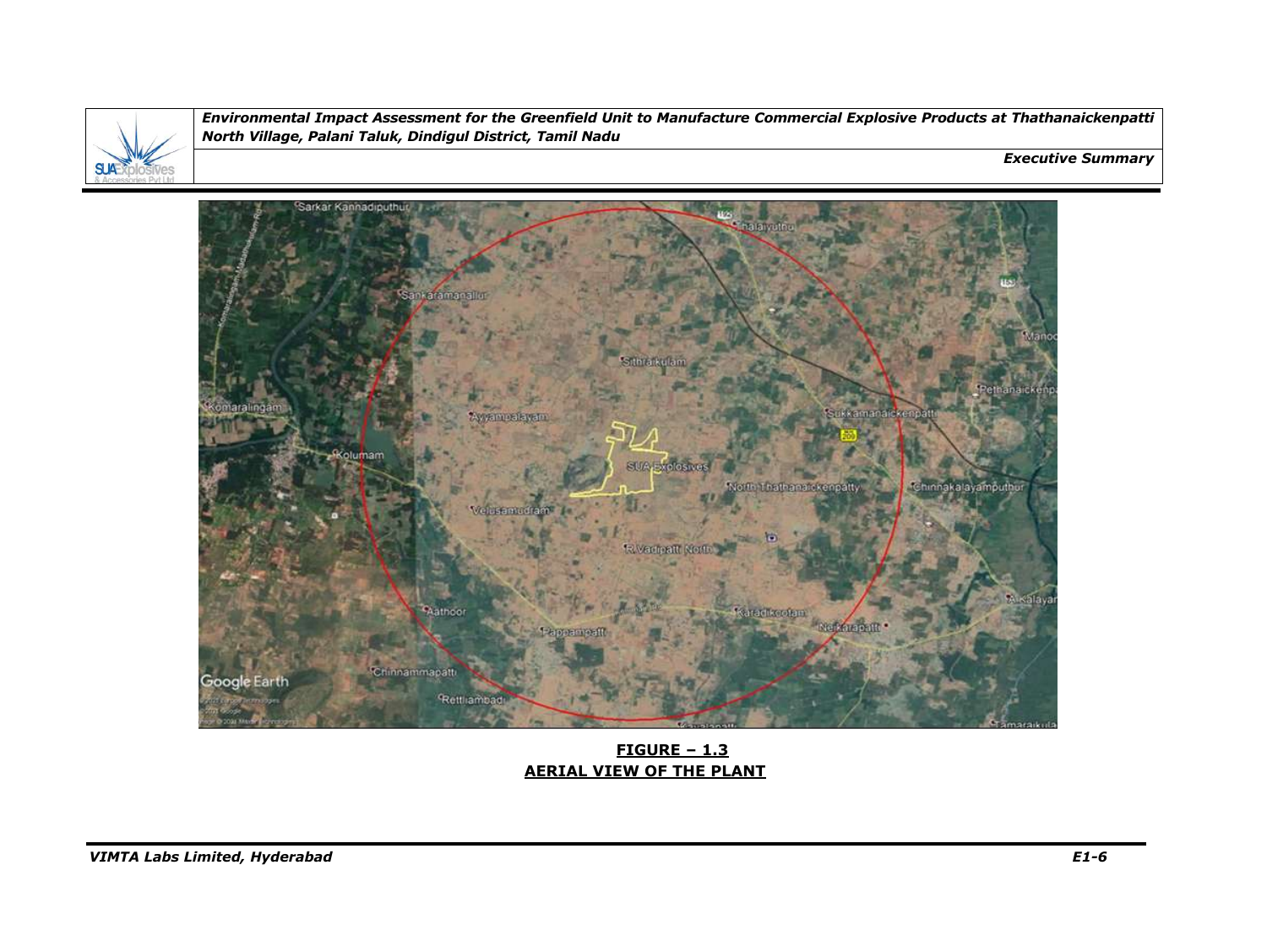

*Executive Summary*



**FIGURE – 1.4 PLANT LAYOUT**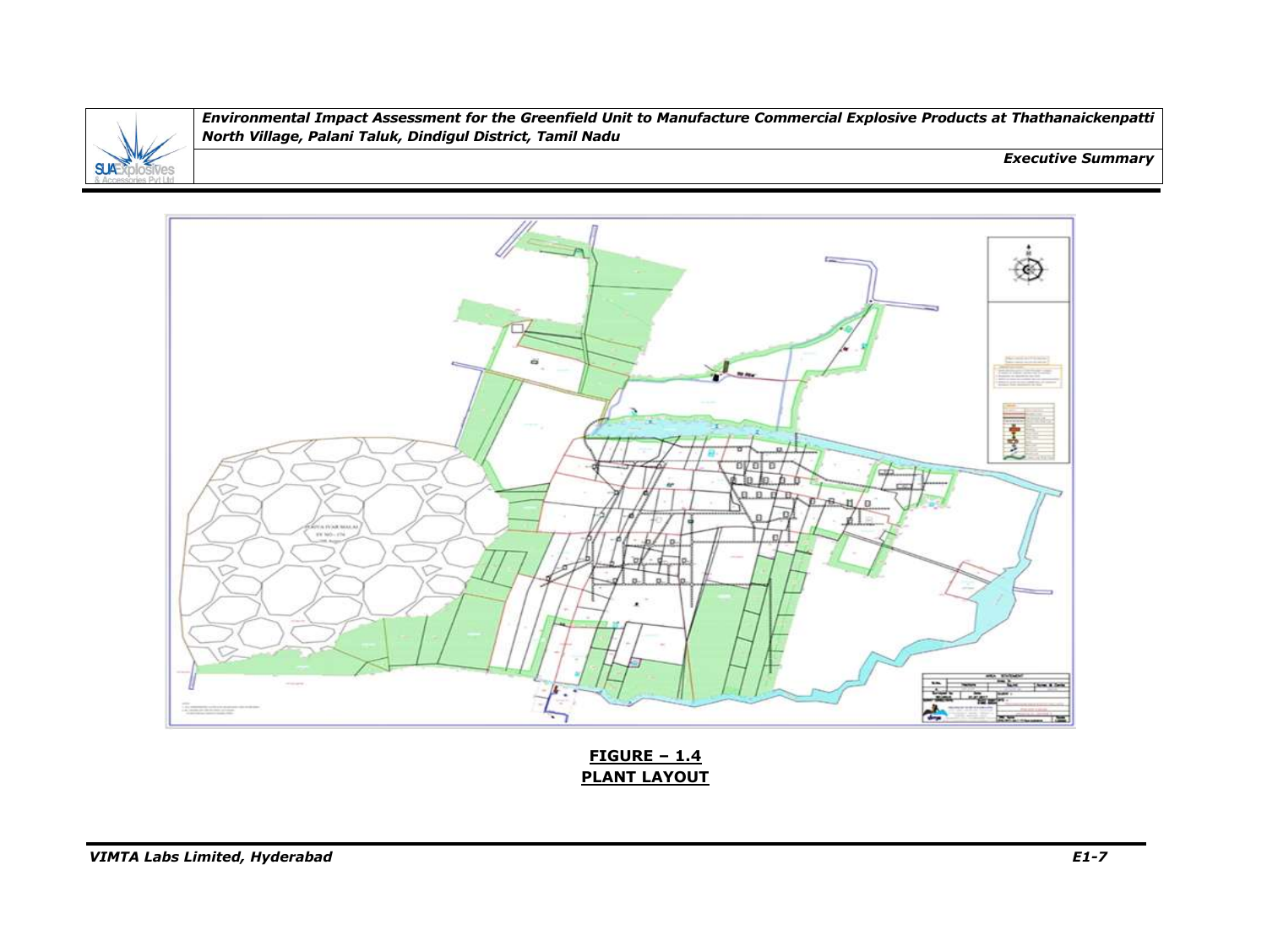

*Executive Summary*

# **1.2 Project Details**

# 1.2.1 Manufacturing Details

The details of manufacturing capacity of explosive products are listed in **Table - 1.2.**

|               |                                       | <b>Production Capacity</b> |               |
|---------------|---------------------------------------|----------------------------|---------------|
| S.No.         | <b>Product</b>                        | <b>TPM</b>                 | <b>TPA</b>    |
|               | Penta Erythritol Tetra Nitrate (PETN) | 125.0                      | 1500.0        |
| $\mathcal{P}$ | Pentolite/ Cast Booster (PETN+TNT)    | 42.0                       | 504.0         |
| 3             | Detonating Fuse (DF)                  | 21.0 Lakh                  | 252.0 Lakh    |
|               |                                       | Metres/Month               | Metres/Annum  |
|               |                                       | (15.6 TPM)                 | $(187.2$ TPA) |
|               | <b>Total Plant Capacity</b>           | 182.6                      | 2191.2        |

# **TABLE - 1.2 DETAILS OF MANUFACTURING CAPACITY**

# 1.2.2 Land Requirement

97.22 ha (240.255 acres) of land has been procured for the proposed unit. The plant area is under the Ownership and also in the Lease of the promoter. About 42.465 acres of land is available under the ownership of SEAPL and 197.79 acres is under the leasehold. All the leaseholders are the sister concerns of SEAPL. The site falls in the unclassified land use zone by DTCP. The details of land-use breakup of the proposed plant are given in **Table - 1.3**.

# **TABLE - 1.3 DETAILS OF LANDUSE BREAK-UP**

| S.<br>No.                                                    | <b>Land use</b>                                             | Area (ha) | Area (Acres) | Percentage (%) |
|--------------------------------------------------------------|-------------------------------------------------------------|-----------|--------------|----------------|
| 1                                                            | Plant Facilities Including<br>Magazines, Admin office etc., | 0.64      | 1.60         | 0.65           |
| 2                                                            | Raw Material Storage Area                                   | 0.08      | 0.20         | 0.08           |
| 3                                                            | Solid Waste Storage                                         | 0.02      | 0.05         | 0.02           |
| 4                                                            | Greenbelt development                                       | 35.48     | 87.70        | 36.50          |
| 5.                                                           | Internal Road                                               | 4.53      | 11.17        | 4.67           |
| 6                                                            | Open Area                                                   | 56.47     | 139.535      | 58.08          |
| 97.22<br>240.255<br>Total                                    |                                                             |           |              | 100            |
| Source: SUA Explosives & Accessories Private Limited, Palani |                                                             |           |              |                |

# 1.2.3 Raw Material Requirement

The details of requirement of raw materials, sources and their mode of transportation are given in **Table-1.4.**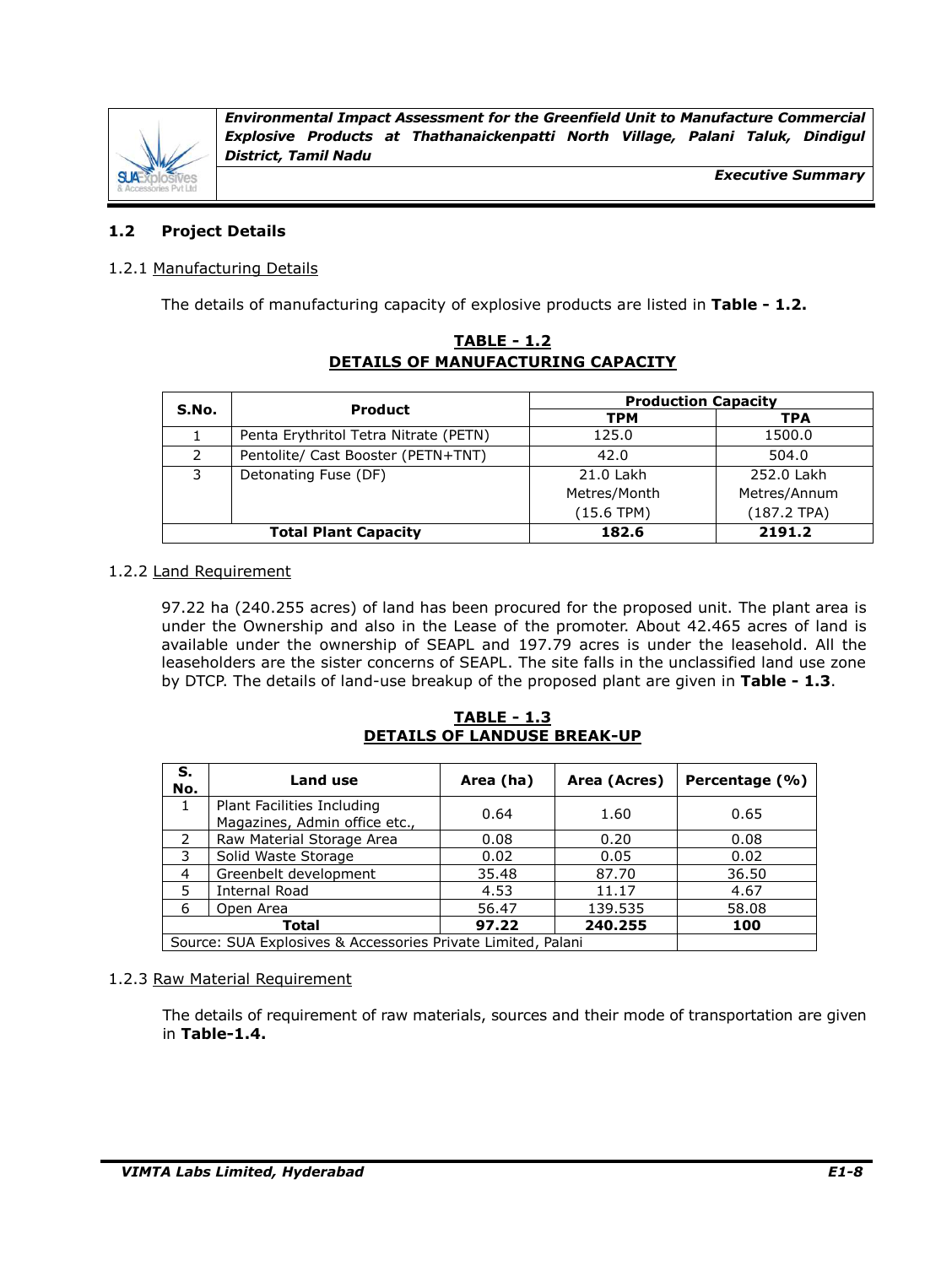

*Executive Summary*

| $TABLE - 1.4$                        |  |
|--------------------------------------|--|
| DETAILS OF RAW MATERIALS REQUIREMENT |  |

| Sr.<br>No | <b>Particulars</b>                 | Quantity<br>(TPM) | <b>Storage</b><br><b>Facility</b>  | <b>Source</b>                   | <b>Transport</b>    |
|-----------|------------------------------------|-------------------|------------------------------------|---------------------------------|---------------------|
|           |                                    |                   |                                    |                                 |                     |
| 1.        | <b>Concentrated Nitric</b><br>Acid | 252.0             | Aluminum Tanks                     | Maharashtra                     | By trucks           |
| 2.        | Penta Erythritol                   | 57.0              | <b>HDPE Bags</b>                   | Tamil Nadu, UP &<br>Maharashtra | By trucks           |
| 3.        | Acetone                            | 6.0               | Epoxy coated<br><b>Drums</b>       | Karnataka& Tamil<br>Nadu        | By trucks           |
| 4.        | Sodium carbonate                   | 2.1               | Bags                               | Tamil Nadu                      | By trucks           |
| 5.        | Nilofoam                           | 0.23              | <b>HDPE Cans</b>                   | Maharashtra&Kar<br>nataka       | By trucks           |
| 6.        | Cotton Yarn                        | 0.22              | Cardboard Boxes                    | Tamil Nadu                      | By trucks           |
| 7.        | <b>BOPP Film</b>                   | 1.05              | Cardboard Boxes                    | Karnataka& Tamil<br>Nadu        | By trucks           |
| 8.        | Polypropylene Yarn                 | 5.9               | Cardboard Boxes                    | Tamil Nadu                      | By trucks           |
| 9.        | PVC Compound                       | 21.0              | HDPE Bag                           | Tamil Nadu                      | By trucks           |
| 10.       | Penta Erythritol Tetra<br>Nitrate  | 42.0              | HDPE Bags with<br>double liners    | In-House<br>Production          | By trucks           |
| 11.       | Tri Nitro Toluene                  | 21.0              | Cardboard Boxes<br>with HDPE liner | Maharashtra                     | By explosive<br>van |

# 1.2.4 Power and Fuel Requirement

Power consumption in the unit will be met with a sanctioned demand of 350 KVA which will supplied from the state grid of Tamil Nadu Generation & Distribution Corporation Limited (TANGEDCO). During the grid failure the emergency power will be met from the diesel generator sets having capacity of 2 Nos. X 250 KVA,1 No. X 25 KVA. The fuel required for DG operation will be 85 lit/hr of Low Sulphur High Speed Diesel (LSHSD). Furnace oil of 1.0 TPD will be used as fuel for boilers of  $2 \times 0.85$  TPH capacity (1 boiler is standby).

#### 1.2.5 Water Requirement

The one-time water requirement for the proposed project will be 75.60 KLD and the daily fresh water requirement will be 56.5 KLD which will be sourced from the existing wells in the plant premises. The NOC for extraction of Ground water has been submitted to the State Ground and Surface Water Resources. Considering water resource management, the quantum of treated water re-used in the process will be 24.1 KLD. The treated water from the STP (5.0 KLD) will be used for dust suppression.

After the project implementation, the water requirement for greenbelt will be met from the rainwater harvesting system. Thus, the water requirement during the operation phase will be 11.5 KLD only. The details of water requirement are presented in **Table - 1.5**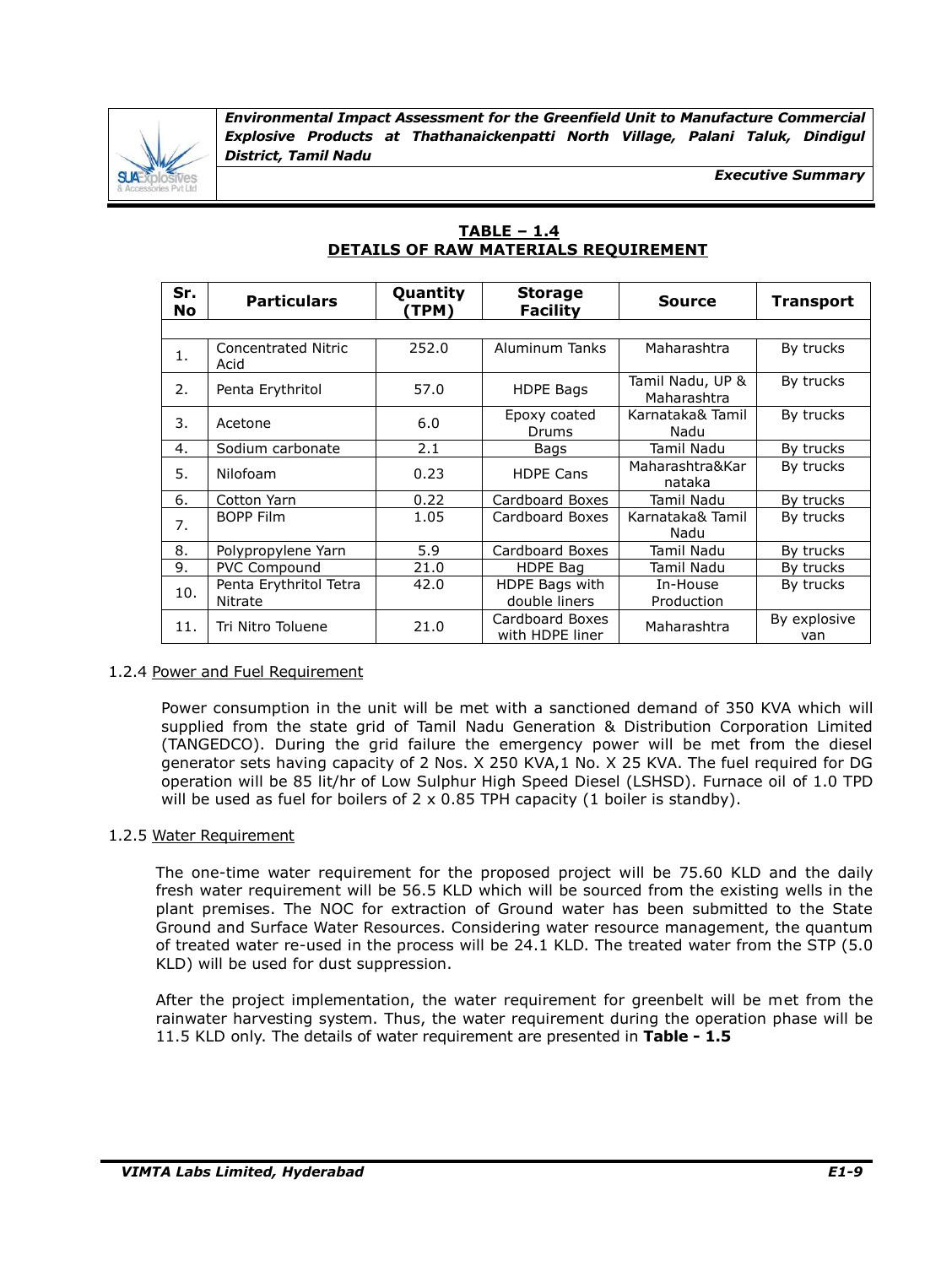

*Executive Summary*

| S.No | Category                       | <b>Water requirement in KLD</b> |                    |  |  |
|------|--------------------------------|---------------------------------|--------------------|--|--|
|      |                                | <b>One Time water</b>           | <b>Fresh Water</b> |  |  |
| 1.   | Process (DM Plant & Boiler)    | 15.0                            | 4.1                |  |  |
| 2.   | <b>Cooling Tower Makeup</b>    | 2.0                             | 0.4                |  |  |
| 3.   | Floor Washing                  | 6.9                             | 0.5                |  |  |
| 4.   | Scrubber Makeup                | 0.7                             | 0.5                |  |  |
| 5.   | Domestic                       | 6.0                             | 6.0                |  |  |
| 6.   | Greenbelt                      | 45.0                            | 45.0               |  |  |
|      | <b>Total Water Requirement</b> | 75.6                            | 56.5               |  |  |
|      | Source: SEAPL, Palani          |                                 |                    |  |  |

# **TABLE - 1.5 DETAILS OF WATER REQUIREMENT**

#### 1.2.6 Manpower Requirement

The Total manpower employed in the proposed unit will be 120 Persons as direct which includes Managers, Supervisors, Technical assistants and Skilled/semiskilled workers etc., 130 persons will be engaged as indirect employees.

#### **1.3 Baseline Environmental Status**

The 10 km radial distance from the existing plant boundary has been considered as study area for Environmental Impact Assessment (EIA) baseline studies. Environmental monitoring for various attributes like meteorology, ambient air quality, surface and ground water quality, soil characteristics, noise levels and flora & fauna have been conducted at specified locations and the secondary data collected from various government and semigovernment organizations. Baseline environmental monitoring studies for the various environmental attributes were carried out during  $1^{st}$  March, 2021 to 31 $^{st}$  May, 2021. The details of the baseline study are presented as follows:

#### 1.3.1 Meteorology

Meteorological data at the site was monitored during  $1^{st}$  March, 2021 to 31 $^{st}$  May, 2021. It was observed that during study period temperature ranged from 23°C to 41°C. During the same period of observations, the relative humidity recorded was ranged from 26% to 100%. Predominant wind directions are mostly from the South-southwest followed by Southwest.

#### 1.3.2 Ambient Air Quality

To establish the baseline status of the ambient air quality in the study area, the air quality was monitored at Ten (10) locations. The summary of the ambient air quality monitoring results is given in **Table - 1.6**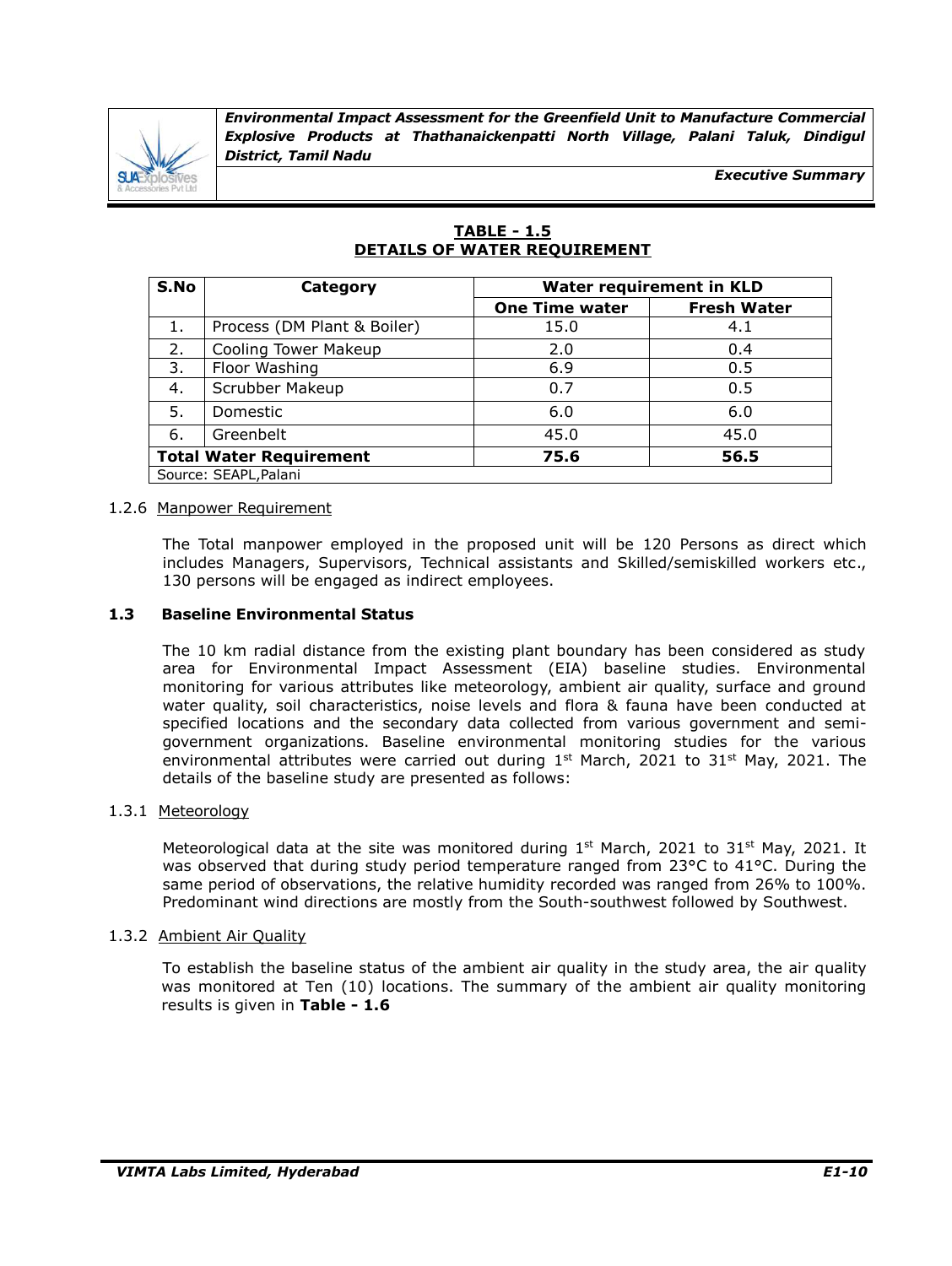

*Executive Summary*

# **TABLE - 1.6 SUMMARY OF AMBIENT AIR QUALITY IN THE STUDY AREA**

| Sr.No          | <b>Parameters</b>                                                                                                                                                                                                                                                                                                                             | <b>Concentration</b><br>$(\mu$ g/m <sup>3</sup> )      | <b>NAAQS</b><br>Limits,      |                          |  |
|----------------|-----------------------------------------------------------------------------------------------------------------------------------------------------------------------------------------------------------------------------------------------------------------------------------------------------------------------------------------------|--------------------------------------------------------|------------------------------|--------------------------|--|
|                |                                                                                                                                                                                                                                                                                                                                               | <b>Minimum</b>                                         | <b>Maximum</b>               | 2009<br>$(\mu$ g/m $^3)$ |  |
| 1              | Particulate matter PM2.5                                                                                                                                                                                                                                                                                                                      | 13.8<br>Pappampatti (AAQ 4).                           | 26.6<br>Kalayampudur (AAQ 7) | 60                       |  |
| $\overline{2}$ | Particulate matter PM10                                                                                                                                                                                                                                                                                                                       | 39.2<br>Velusamudram (AAQ 6)                           | 58.4<br>Kalayampudur (AAQ 7) | 100                      |  |
| 3              | Sulphur dioxide (SO <sub>2</sub> )                                                                                                                                                                                                                                                                                                            | 5.8<br>Vadipatti-North (AAQ 5)                         | 11.5<br>Thalayuthu (AAQ 8)   | 80                       |  |
| $\overline{4}$ | of<br>Oxides<br>Nitrogen<br>(NO <sub>x</sub> )                                                                                                                                                                                                                                                                                                | 8.6<br>Vadipatti-North (AAQ 5).                        | 21.6<br>Thalayuthu (AAQ 8)   | 80                       |  |
| 5              | Carbon monoxide, CO                                                                                                                                                                                                                                                                                                                           | 193.0<br>Pappampatti (AAQ 4) &<br>Velusamudram (AAQ 6) | 330<br>Plant Site (AAQ 1)    | 2000                     |  |
|                | <b>Note:</b> All the values are in $\mu$ g/m <sup>3</sup><br>Ozone (O <sub>3</sub> ), VOC, Ammonia (NH <sub>3</sub> ), Lead (Pb), Arsenic (As) (ng/m <sup>3</sup> ), Nickel (Ni) (ng/m <sup>3</sup> ), Mercury<br>(Hg), Benzene (C <sub>6</sub> H <sub>6</sub> and Benzo (a) Pyrene (BaP) (ng/m <sup>3</sup> ) are below the Detectable Limit |                                                        |                              |                          |  |

## 1.3.3 Water Quality

Eight (8) ground water samples and Six (6) surface water samples within the study area were considered for assessment. The water samples are compared with the standards of drinking water IS 10500:2012.

# *Ground water Quality*

The results of the ground water samples are compared with the standards for drinking water as per IS: 10500:2012. The analysis results indicate that the pH ranges in between 7.12 to 7.58, which is well within the specified standard of 6.5 to 8.5. The maximum pH of 7.58 was observed at Peddanaickanpatipudur (GW2) and the minimum pH of 7.12 was observed at Kalayampudur (GW7). Total hardness was observed to be ranging from 103 to 196 mg/l. The maximum hardness was recorded at Peddanaickanpatipudur (GW2) and the minimum hardness was recorded at Thalayuthu (GW8). The Total Dissolved Solids (TDS) concentrations were found to be ranging in between 220 to 943 mg/l. The maximum TDS was recorded at Chithraikulam (GW3) and the minimum TDS was recorded at Vadipatti-North (GW5).

Chlorides at all the locations were within the permissible limit, ranging in between 24.6 to 183.2 mg/l. Fluorides are ranging in between 0.3 to 0.9 mg/l and are found to be within the permissible limit. Nitrates were found to be in the range of from 3.9 mg/l to 13.5 mg/l. The heavy metal content is below detectable limits

# *Surface water Quality*

During the baseline period season, 6 samples were taken for analysis. The results of the parameters analysed for the surface water samples are presented in **Table - 3.18.** The analysis results indicate that the pH ranges in between 7.1 to 7.63, which is well within the specified standard of 6.5 to 8.5. The maximum pH of 7.63 was observed at Kudhiriyar Dam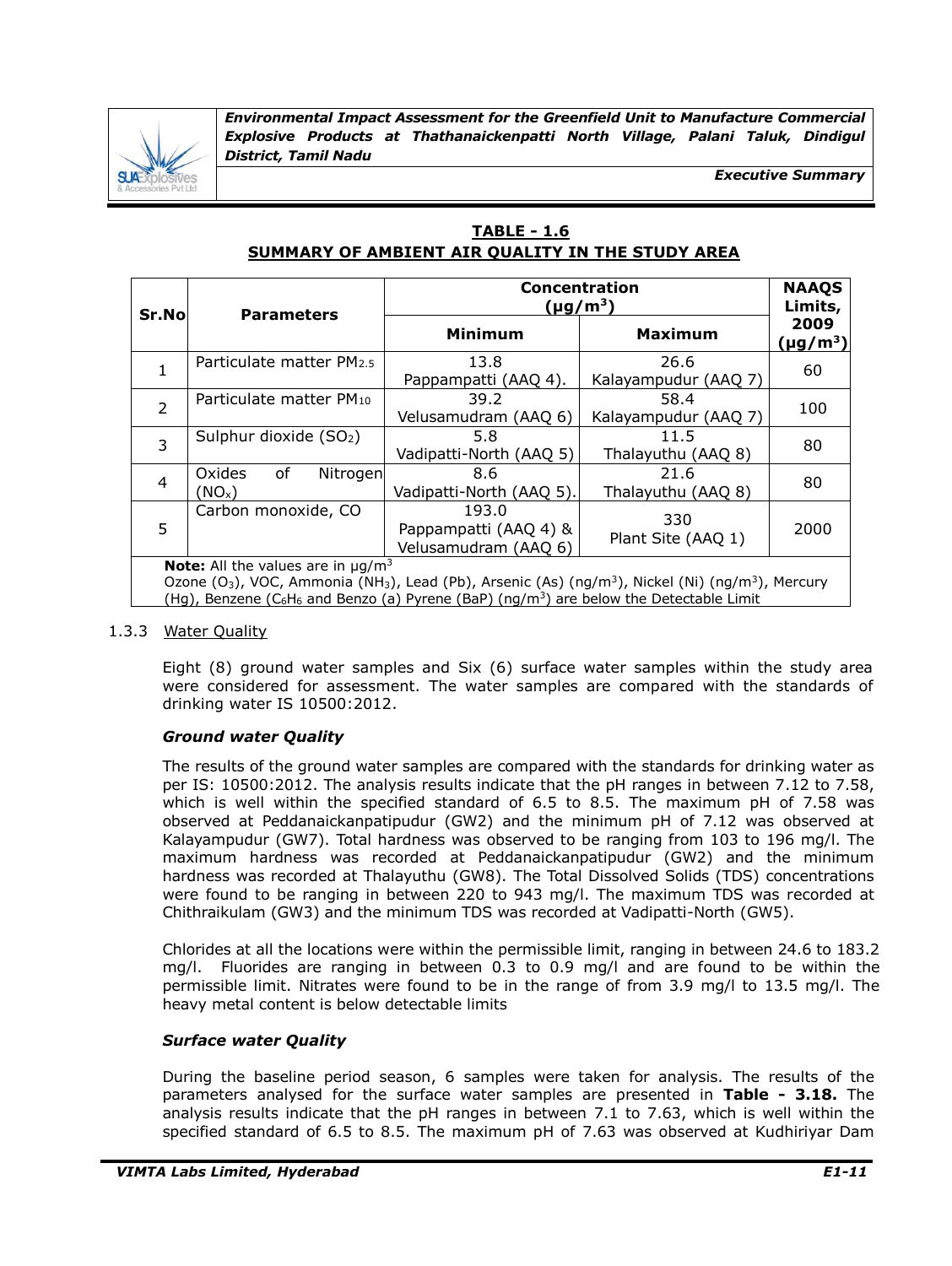

*Executive Summary*

(SW6) and the minimum pH of 7.1 was observed at Vaiyapuri Tank.

Total hardness was observed to be ranging from 40 to 205 mg/l. The maximum hardness of 205 mg/l was observed at Shanmuga River (SW3) and the minimum hardness of 40 mg/l was observed at Muthukulam Pond (SW1). The Total Dissolved Solids (TDS) concentrations were found to be ranging in between 96.5 to 467.5 mg/l. Chlorides were ranging in between 27.6 and 74.5 mg/l. Fluorides are ranging in 0.2 to 0.5 mg/l. Nitrates were found to be in the range of from 2.2 mg/l to 4.9 mg/l. Desolved oxygen are ranging in 4.1-6.3 mg/l . Biological oxygen demand were ranging in between <3-4.2 mg/l. Chemical oxygen demand are ranging in 10-20 mg/l. The total suspended solids are ranging in 4.6-9.2 mg/l. heavy metal content is below detectable limits.

#### 1.3.4 Soil Characteristics

Eight (8) soil samples were collected in and around the plant site to assess the present soil quality of the region. It has been observed that the texture of the soil is mostly "sandy clay soil" in the study area. The common colour of the soil is pale brown. The pH of the soil ranged from 7.63 to 8.06, indicating that the soil is slightly Alkali in nature. The bulk density of soil ranges from 1.32 to 1.46 gm/cc.

#### 1.3.5 Noise Levels

The noise monitoring has been conducted for determination of ambient noise levels at ten (10) locations in the study area. The daytime  $(L_{\text{day}})$  noise levels were found to be in the range of 38.5 dB (A) to 57.6 dB (A). The night time  $(L_{night})$  noise levels were observed to be in the range of 30.5 dB (A) to 53.8 dB (A). Hence, the noise levels were found to be well within the range specified by CPCB norms.

#### 1.3.6 Ecological Environment

The impacts on aquatic ecology due to the proposed activity would be negligible as the treated water will be properly reused and no waste water is discharged outside the plant premises. The proposed activity does not create any significant impact on aquatic bodies.

#### 1.3.7 Socio Environment

The study area (10-km radius) has a total population of 1,36,973 persons according to 2011 Census. The male and female constitute 50 % and 50 % of the total population respectively. As per census, the study area comprises 31% population belonging to Scheduled Castes (SC) and 0.3% belonging to Scheduled Tribes (ST).

The literacy rate is found to be 67%. As per census 2011 records, the main workers were found to be 43% of the total population. The marginal workers and non-workers constituted to 5% and 52% of the total population.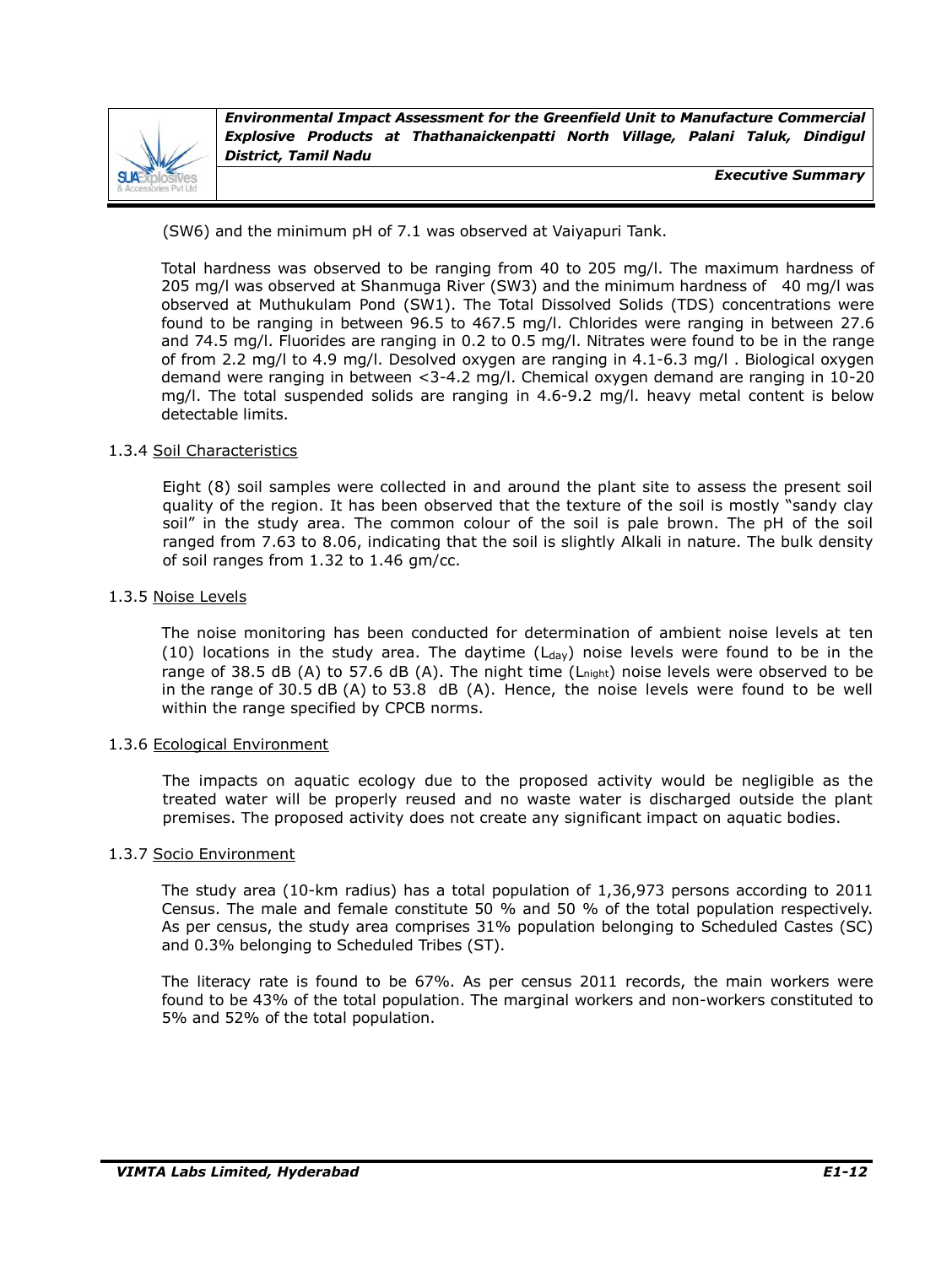

*Executive Summary*

# **1.4 Anticipated Environmental Impacts and Mitigation Measures**

## *Impacts during Operational Phase*

#### 1.4.1 Impact on Soil

The soil quality remains the same as the proposed activity does not involve a change in land use pattern. The probable sources of degradation of soil quality will be due to settling of airborne particles and generation & disposal of hazardous wastes and sludges. The generated hazardous wastes will be disposed to CTSDF. The airborne fugitive dust from the plant process such as raw material handling area and vehicular movement will be likely to be deposited on the topsoil in the immediate vicinity of the plant boundary. However, the fugitive emissions are likely to be controlled to a great extent through pollution control measures like water sprinkling and the greenbelt development. Hence, no impact is envisaged on soil quality of the project site.

#### 1.4.2 Impact on Air Quality

Particulate Matter (PM), Sulphur dioxide (SO<sub>2</sub>) and Oxides of Nitrogen (NO<sub>x</sub>) will be the major pollutants from the proposed activity. In order to control the emissions of particulates, the pollution control equipments are proposed. Adequate stack height has been provided to disperse gaseous emissions over a wider area. The maximum resultant ground level concentration of PM, SO2 and NOx are given in **Table** - **1.7**

|                   | Concentration ( $\mu$ g/m <sup>3</sup> ) |                    |                  | <b>Distance and</b> | <b>NAAQS Limits</b>                 |
|-------------------|------------------------------------------|--------------------|------------------|---------------------|-------------------------------------|
| <b>Parameters</b> | <b>Baseline</b>                          | <b>Incremental</b> | <b>Resultant</b> | <b>Direction</b>    | (2009)<br>$(\mu$ g/m <sup>3</sup> ) |
| <b>PM10</b>       | 58.4                                     | 0.45               | 58.85            |                     | 100                                 |
| PM2.5             | 26.6                                     | 0.13               | 26.73            |                     | 60                                  |
| SO <sub>2</sub>   | 11.5                                     | 8.15               | 19.65            | 0.9,NE              | 80                                  |
| NO <sub>x</sub>   | 21.6                                     | 5.06               | 26.66            |                     | 80                                  |

**TABLE - 1.7 RESULTANT CONCENTRATIONS DUE TO INCREMENTAL GLCs**

#### Gaseous Emission Control Measures:

The flue gas generated from the processes will be treated in wet scrubber and taken to the atmosphere through dedicated stacks. The impact of fugitive emissions from the proposed activity on air quality of the region is insignificant. All the process emissions are complying the standard prescribed.

#### 1.4.3 Impact on Water Quality & Management

The entire water demand for the proposed activity will be met from existing well in the plant premises. SEAPL has estimated the one-time water requirement for the proposed project to be 75.60 KLD. Out of this, the daily fresh water requirement will be 56.5 KLD. To minimize the impacts on groundwater table, SEAPL has proposed to develop rainwater harvesting structures to store the water for the plant use and this reduce the consumption of fresh water. Water is mainly used at certain stages in the process like cooling tower, DM plant, backwash,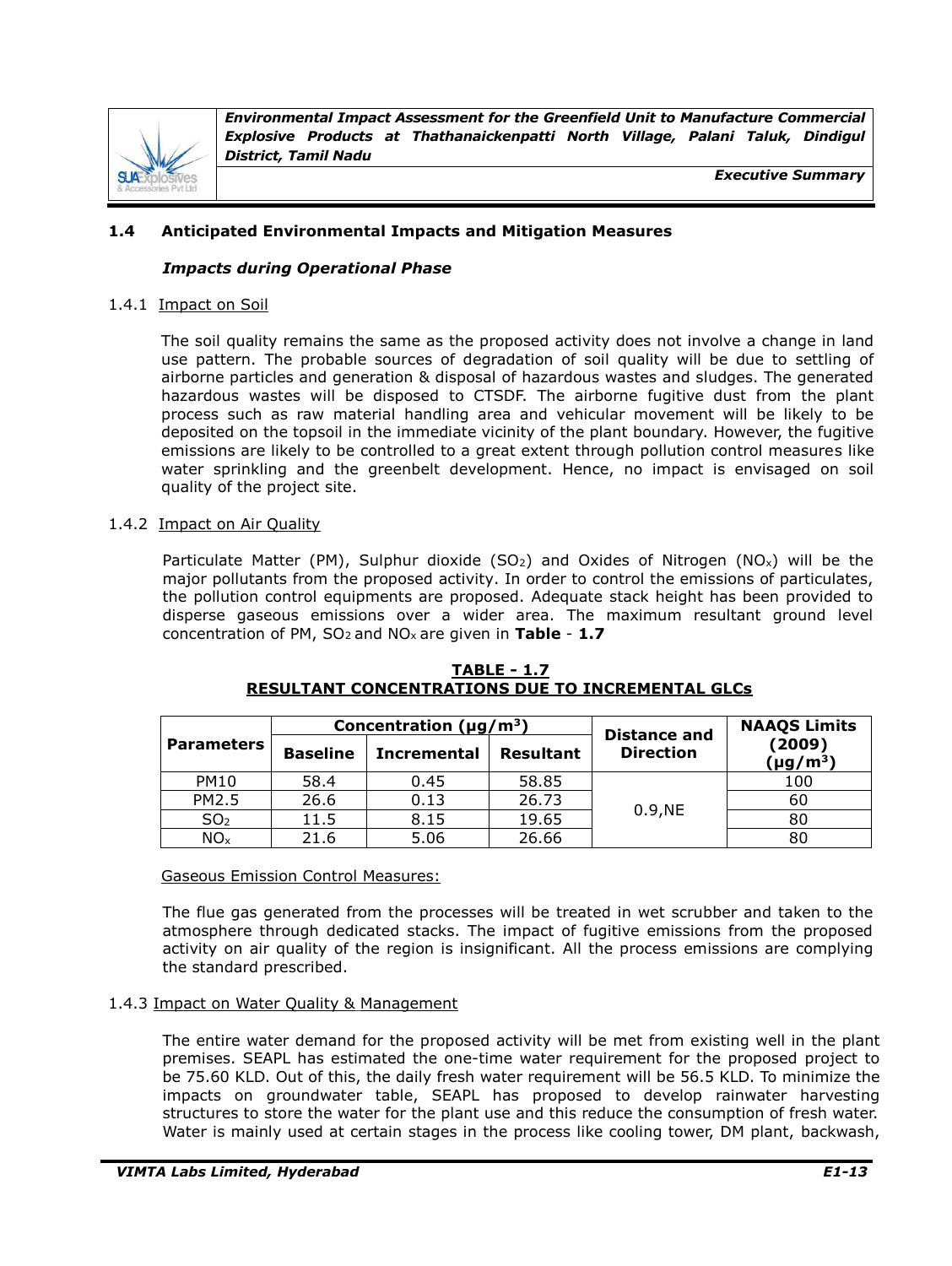

*Executive Summary*

vessel cleaning, greenbelt development, drinking and domestic needs. The main source of effluent generation in the proposed plant will be from process, cooling tower blow down, boiler blow down, DM plant reject, equipment cleaning and domestic usages. The entire effluent generations of quantity will be 7.80 KLD. The condensate water from the boiler of quantity 10.90 KLD will be recycled back to the process.

The domestic wastewater of 5.4 KLD will be treated in the Sewage Treatment Plant of 10 KLD and treated water will be used for dust suppression. Hence, zero liquid discharge would be maintained in the proposed project.

#### 1.4.4 Impact due to Solid Waste Generation

In order to avoid problems associated with solid waste disposal, an effective solid waste management system will be followed. Hence, the impact due to solid waste generation during the plant operation is not envisaged. The sources, quantity of the solid waste generated and waste management measures for proposed activity are presented in **Table - 1.8**

| S. No         | <b>Solid Waste</b>                                                               | <b>Category</b><br>No. | <b>Existing</b><br>(TPA) | <b>Method of Disposal</b>                                                                                                                  |
|---------------|----------------------------------------------------------------------------------|------------------------|--------------------------|--------------------------------------------------------------------------------------------------------------------------------------------|
|               | Non-Hazardous Waste                                                              |                        |                          |                                                                                                                                            |
| 1.            | Cotton<br>Core,<br>waste,<br>paper<br>Cotton Yarns, Cardboard boxes,<br>PP Yarns |                        | 3.6                      | Wastes will<br>be sold to<br>the<br>authorized<br>for<br>vendors<br>recycling                                                              |
|               | Hazardous Waste                                                                  |                        |                          |                                                                                                                                            |
| 1.            | <b>Explosive Wastes</b>                                                          |                        | 0.1                      | Burnt in open<br>pit<br>and<br>ash<br>will<br>generated<br>be<br>sent<br>to<br>TSDF.                                                       |
| 2.            | Chemical Sludge from ETP                                                         | 35.3                   | 0.55                     | The sludge will be treated in<br>solar pan and dried residue will<br>be burnt in open pit and ash<br>generated will<br>be sent to<br>TSDF. |
| 3.            | Used<br>Oil<br>from<br>spent<br>or<br>maintenance                                | 5.1                    | 0.1                      | Stored in HDPE/MS barrels and<br><b>SPCB</b><br>authorized<br>to<br>sent<br>recycle dealers                                                |
| 4.            | Containers<br>Barrels/<br>contaminated<br>with<br>hazardous<br>wastes            | 33.3                   | 1.2                      | authorized<br>Disposal<br>to<br>recyclers                                                                                                  |
| Source: SEAPL |                                                                                  |                        |                          |                                                                                                                                            |

**TABLE - 1.8 DETAILS OF SOLID WASTE GENERATION AND MANAGEMENT**

#### 1.4.5 Impact on Noise levels

The major noise generating sources are from the areas of DG-sets, boiler feed water pumps, loading and unloading operations, vehicle movements. The predicted noise level through mathematic modeling at the boundary due to various plant activities will be ranging in between 65-80 dB (A). It is seen from the modelling results that the incremental noise levels are within the CPCB standards.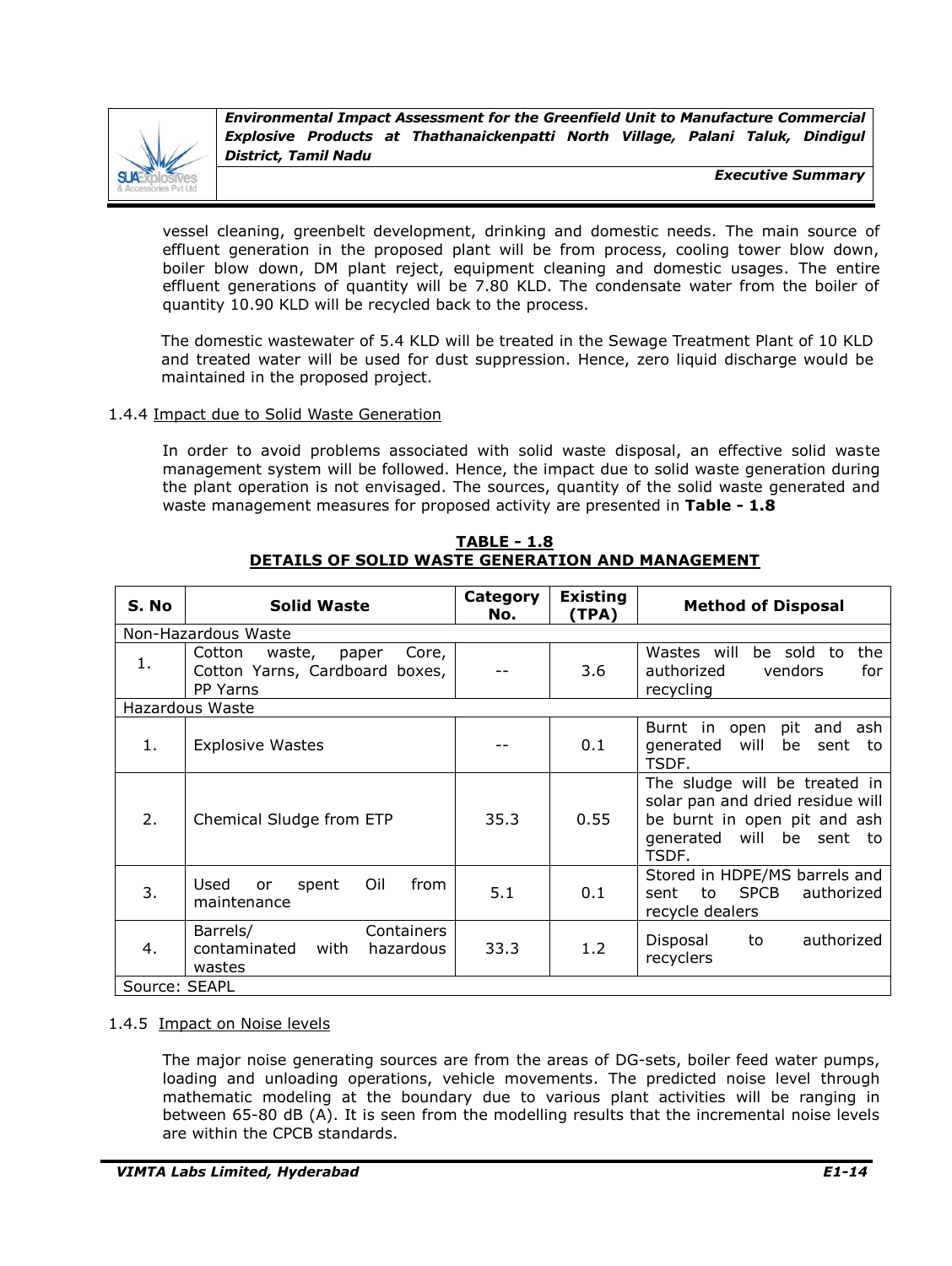

*Executive Summary*

#### 1.4.6 Impact on Ecology

The proposed industry is not going to discharge any treated or untreated effluents. Hence, it is not going to have any direct or indirect impacts on the Schedule I / REET species that are most likely to occur in the study area of the project site. No direct or indirect damage is expected to the flora and fauna of the Study area. Further, as there are no rare or endangered or endemic or threatened (REET) terrestrial animal species within the project area, the project does not pose any direct threat to the flora and fauna of the study area. Further, the greenbelt is going to be developed in 36.5% of the total project area. Hence, the anticipated environmental impacts on the flora and fauna of the study area are negligible and easily reversible. It is not going to create any kind of environmental stress to the local flora and fauna.

The incremental concentrations of the air quality modelling show that the resultant levels of PM,  $SO<sub>2</sub>$  and NO<sub>x</sub> are well within the permissible limits as per National Ambient Air Quality Standards, 2009. The impacts on aquatic ecology due to the proposed activity would be negligible as the treated water will be properly reused and no waste water is discharged outside the plant premises. The proposed activity does not create any significant impact on aquatic bodies.

#### 1.4.7 Impact on Public Health

The discharge of waste materials (stack emission, wastewater and solid wastes) from process operations can have some adverse impact on public safety and health in the surrounding area, if appropriate treatment procedures are not followed. As the plant pollution control equipments will be designed as per the modern available technology for controlling the impacts, no adverse impacts on public health in the area are anticipated.

# **1.5 Environmental Management Plan**

#### *Environmental Management Plan during the Erection Phase*

#### 1.5.1 Soil Environment Management

Preparation of site will involve excavations and fillings. The earthen material generated during excavations and site grading periods, will be properly dumped and slope stabilisation will be taken. The topsoil generated during erections shall be preserved and reused for plantations.

The greenbelt area will be delineated before start-up of earthwork and tree plantation will be taken up during erection stage itself.

#### 1.5.2 Air Quality Management

The activities like site development, grading and vehicular traffic contribute to increase in PM and  $NO<sub>x</sub>$  concentrations. The mitigation measures recommended to minimize the impacts are:

- Water Sprinkling in construction area;
- Proper maintenance of vehicles and construction equipment; and
- Tree plantation in the area earmarked for greenbelt development.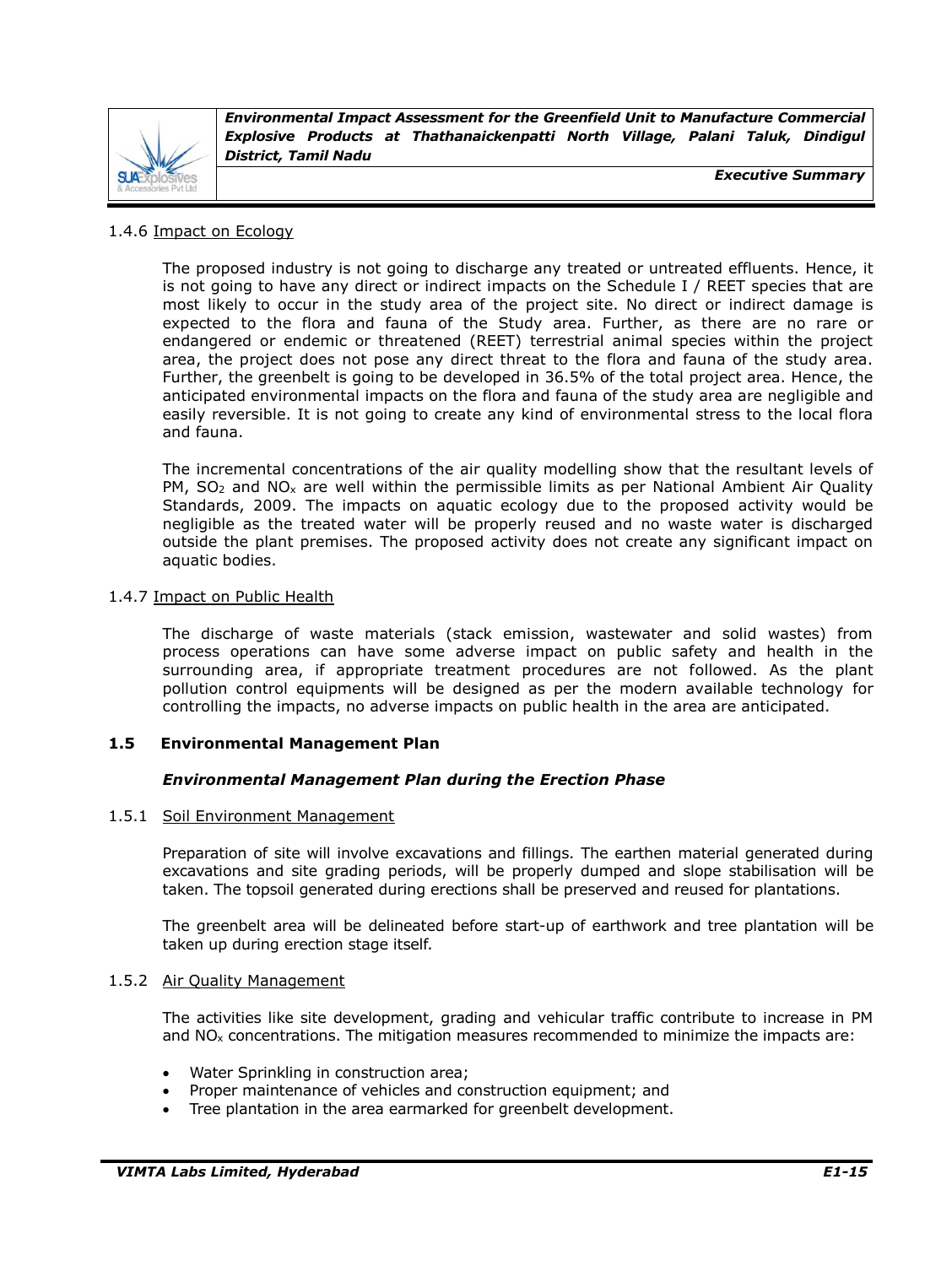

*Executive Summary*

#### 1.5.3 Water Quality Management

- The earthwork (cutting and filling) will be avoided during the rainy season and will be completed during the summer season.
- Stone pitching on the slopes and construction of concrete drains for storm water to minimize soil erosion in the area will be undertaken.
- Soil binding and fast-growing vegetation will be grown within the plant premises to arrest the soil erosion.

# 1.5.4 Noise Level Management

Operation of construction equipment and vehicular traffic contribute to the increased noise level. Recommended mitigation measures are:

- Enclosures for noise making units like pumps, DG sets, compressors etc.,
- Good maintenance of vehicles and construction equipment;
- Plantation of trees around the plant boundary to attenuate the noise; and
- Provision of earplugs and earmuffs to workers.

#### 1.5.5 Ecological Management

Minimum clearing of vegetation will be required. The existing trees will be preserved in the operation phase of the project. Thus, there will not be any ecological impact due to the project activity in its erection stage.

#### *Environment Management Plan during the Operation Phase*

During operation phase, the impacts on the various environmental attributes should be mitigated using appropriate pollution control equipment. The Environment Management Plan prepared for the proposed project aims at minimizing the pollution at the source itself.

#### 1.5.6 Air pollution Management

Fugitive and flue gas emission from plant will contribute to increase in concentrations of PM, SO<sup>2</sup> and NOx. The mitigation measures recommended are as follows:

- Raw material handling sections are major source for fugitive emissions;
- Adopting good housekeeping practice will also help in control of fugitive emission. Maintaining shop floor and roads in good condition minimizes the chances of fugitive emission; and
- The trucks and other vehicles shall be maintained and serviced regularly to reduce air emissions.

#### 1.5.7 Water pollution management

The recommended measures to minimise the impacts are as follows;

- Recycling of wastewater will be used in plant process;
- Adequate treatment of wastewater prior to recycling/reuse to maximum extent;
- Utilization of treated domestic wastewater in greenbelt development and plant operation;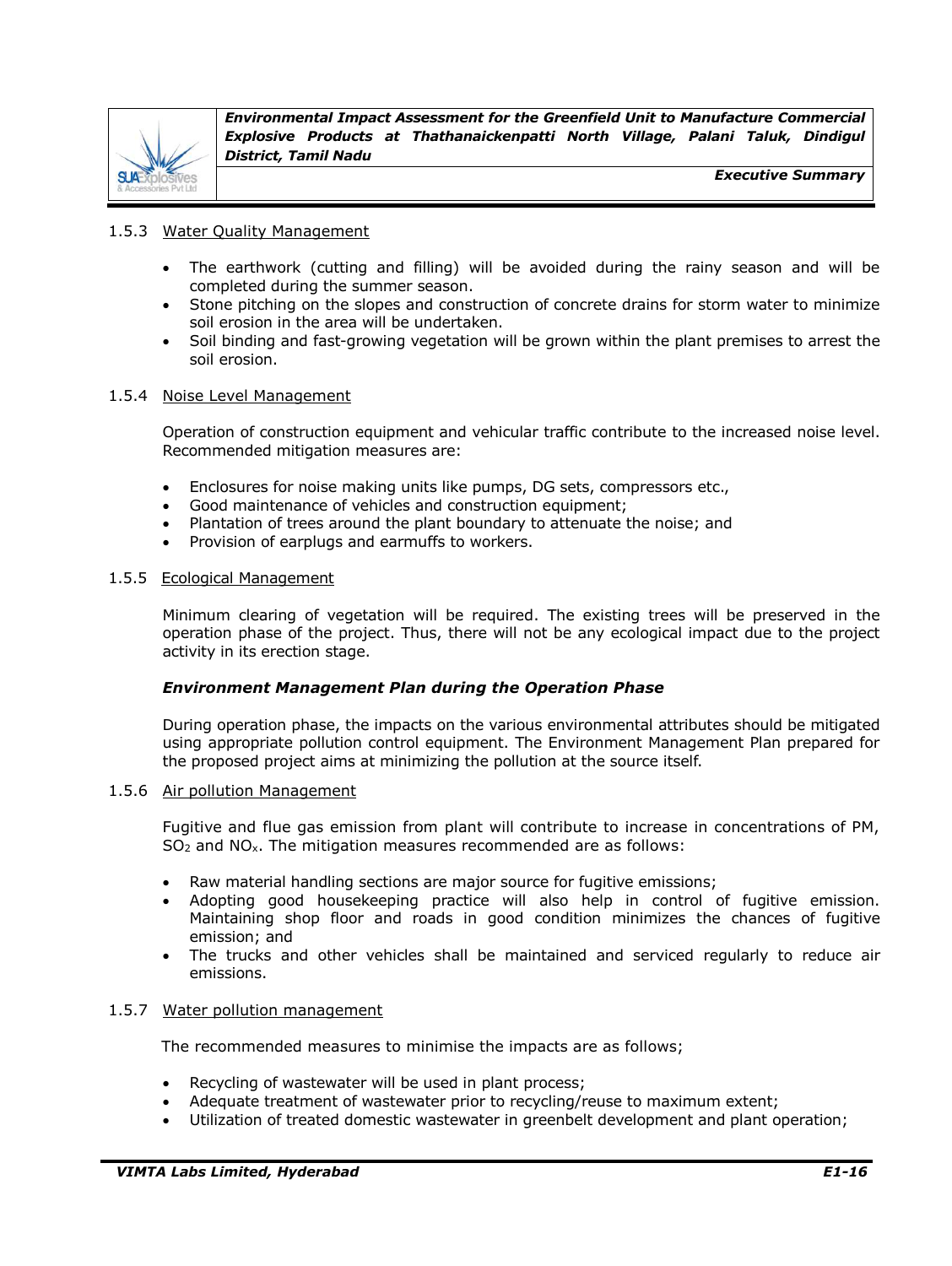

*Executive Summary*

- Lining of effluent dyke suitably to prevent any seepage into ground to avoid any groundwater contamination;
- Provision of storm water system to collect and store run-off water during rainy season and utilization of the same in the process to reduce the fresh water requirement; and
- Suitable rainwater harvesting structures to be constructed.

#### 1.5.8 Noise pollution Management

The major noise generating sources are the DG-sets, boiler feed water pumps, loading and unloading operations, ETP, and vehicle movements. Some recommendations are;

- Adequate protective measures in the form of ear muffs/ear plugs have been provided to the workers working in high noise areas;
- In addition, reduction in noise levels in the high noise machinery areas could be achieved by adoption of suitable preventive measures such as suitable building layout in which the equipment is to be located; and
- Adequate greenbelt development is also being developed in the plant boundary.

#### 1.5.9 Solid Waste Management

The quantities of the solid waste generation after the proposed project are listed below:

- The quantity of non-explosive wastes such as cotton , yards from the explosive plant will be 3.6 TPA, which will be sold to the authorized vendors for recycling;
- Explosive wastes (0.1TPA) generated in the plant will be Burnt in open pit and ash generated will be sent to TSDF;
- The Chemical Sludge (0.55 TPM) generated from ETP Will be treated in solar pan and dried residue will be burnt in open pit and ash generated will be sent to TSDF;
- Used or spent Oil From maintenance (0.1 TPA) will be Stored in HDPE/MS barrels and sent to SPCB authorized recycle dealers;
- Barrels/ Containers contaminated with hazardous wastes (1.2 TPM) will be Disposal to authorized recyclers;

#### 1.5.10 Ecological Management

List of the Rare or endemic or endangered or threatened (REET) and Schedule I species found in the study area. None of the plant species is listed under the threatened Taxa by the Botanical Survey of India (BSI). Peacock (*Pavo cristatus*) and Common monitor (*Varanus bengalensis*) are the only schedule I species found both in the core area and the buffer zone. Peacocks were pretty common and they were found in small groups of 1 to 4 in the whole area except in wetlands. *Varanus bengalensis was* not actually seen in the core area during the survey but it was found only once in the nearby mountain. Since they are found both in the core area and the buffer zone, both the project proponent and the State Forest and wildlife department are responsible for their conservation. The wild life conservation plan for Schedule I species has been prepared and submitted to the authentication of Chief Wildlife Warden. Budget of about 2.5 lakhs has been allocated for the WL conservation.

# **1.6 Traffic Study**

The project site is located at a distance of 3.06 Km from the National highway-209 Dindigul –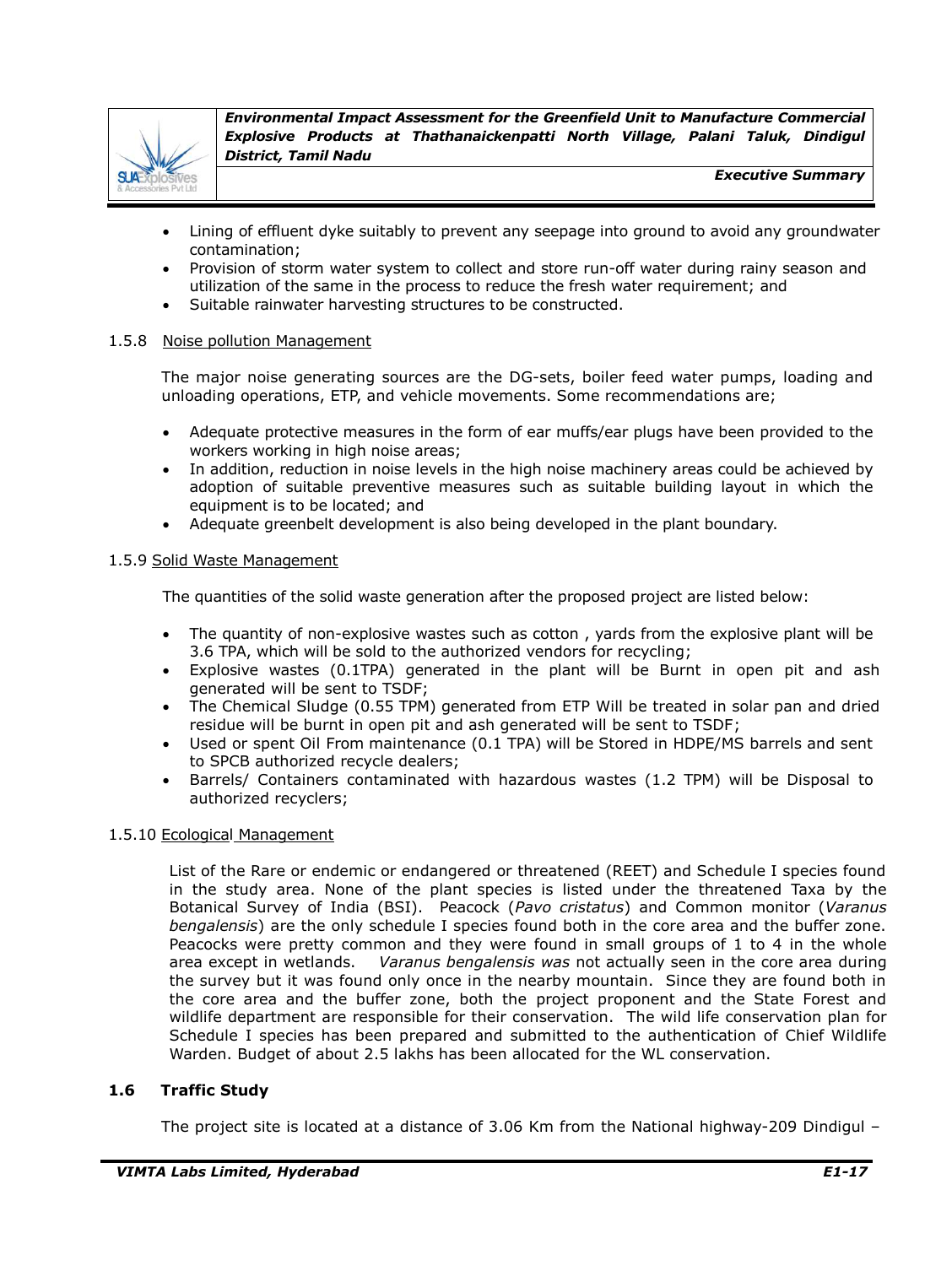

*Executive Summary*

Bangalore road. The engine driven vehicles were classified into various levels like two wheelers, auto rickshaw, car/utility, buses and trucks. The proposed activity involves the transport of raw material and finished goods near to and from the plant site. The present level of traffic on the existing Dindigul – Bangalore road found to be 421 PCUs/hr. The total traffic generated from the proposed activity will be 567 PCUs/hr (421+146=567). The transportation in the proposed activity not create any significant impacts to the environment.

**TABLE-1.9 TRAFFIC SCENARIO**

| Road                      | v                      | $\mathsf{C}^*$ | V/C Ratio | <b>LOS</b> |  |
|---------------------------|------------------------|----------------|-----------|------------|--|
|                           | <b>Existing</b>        |                |           |            |  |
|                           | 421                    | 1500           | 0.28      | в          |  |
| Dindigul - Bangalore road | After proposed project |                |           |            |  |
|                           | 567<br>$(421+146)$     | 1500           | 0.37      | В          |  |

 *V= Volume in PCUs/hr & C= Capacity in PCUs/ hr* *\* Note: Capacity as per IRC Guidelines*

The existing level of service (LOS) of the Dindigul – Bangalore Roadway is 'B' which is Very Good. After considering the transportation of trucks due to the proposed project activity, meagre impact was envisaged. The level of service predicted to be 'B' (Very Good) even after the proposed activity.

There will be a movement of trucks in the plant premise for the transportation of raw material and products but the proposed activity involves only a small increase in truck numbers which may never cause a significant impact. The vehicular movements can discharge  $SO_2$ , NO<sub>x</sub> and particulate emissions due to combustion engines. The emission from the vehicular movements can be controlled by good management practices of the vehicles.

- Vehicles used for transportation will be equipped with novel engine for reducing emissions.
- Low sulphur-High Speed Diesel will be used for fuelling vehicles.
- Periodical maintenance of vehicles with emission testing will be carried out.

# **1.7 Environmental Monitoring Program**

The environmental monitoring program is important in terms of evaluating the performance of pollution control equipment installed in the plant. The sampling and analysis of the environmental attributes will be as per the guidelines of CPCB/TNPCB. The frequency of air, noise, surface water and ground water sampling and location of sampling will be as per the directives of Tamil Nadu Pollution Control Board.

# 1.7.1 Budgetary Allocation for Environmental Protection

The capital cost of the project is about Rs. 9.32 Crores. It is proposed to invest about Rs.1.15 Crores on pollution control, treatment, green belt development, rainwater harvesting, environmental monitoring systems and others. The break-up of the investment is given in **Table - 1.10**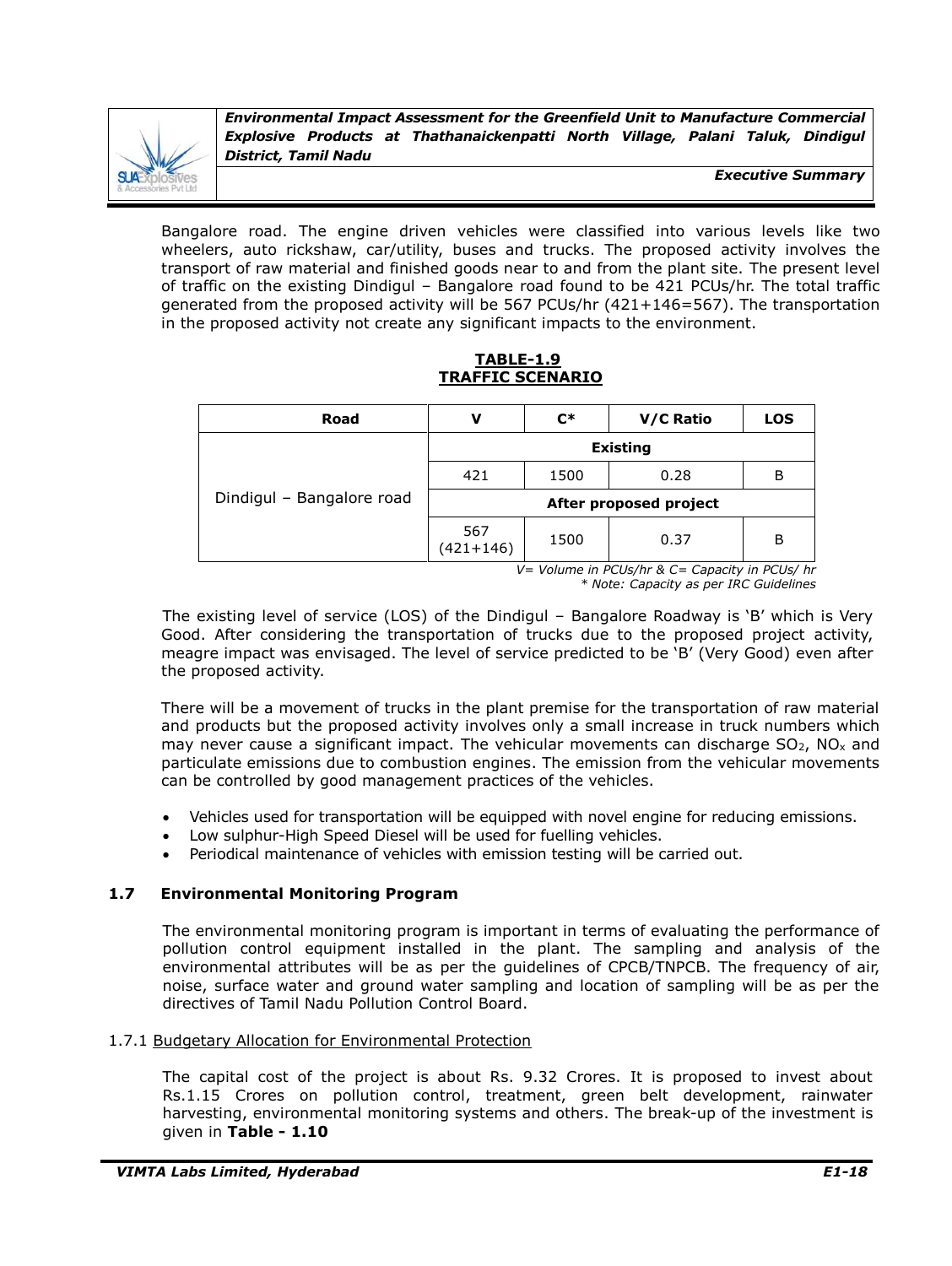

*Executive Summary*

# **TABLE - 1.10 COST PROVISION FOR ENVIRONMENTAL MEASURES**

| Sr.<br>No.   | <b>Description of Item</b>                                | <b>Capital Cost</b><br>(Rs. in Lakhs) | <b>Recurring Cost</b><br>(Rs. in Lakhs) |
|--------------|-----------------------------------------------------------|---------------------------------------|-----------------------------------------|
|              | Air pollution control systems                             | 30.0                                  | 2.5                                     |
|              | Water pollution control system                            | 35.0                                  | 4.0                                     |
|              | <b>Environmental Monitoring</b>                           | 10.0                                  | 5.0                                     |
| 4            | Greenbelt development,<br>rainwater harvesting and others | 40.0                                  | 6.0                                     |
| <b>Total</b> |                                                           | 115.0                                 | 17.5                                    |

# 1.7.2 Greenbelt Development

The greenbelt area of the proposed plant will be of 35.48 ha which is 36.5 % of total area. Mango, Neem, Teak, Gulmohar, Ber, Polyalthia, Arjuna, are the species proposed to be planted along the periphery of the industrial premises. No trees will be cut-down for the proposed project. With the existing green cover additional greenbelt will be developed based on the suggestions of DFO and Horticulturist.

# **1.8 Disaster Management Plan**

To tackle the consequences of a major emergency inside the plant premises or its immediate vicinity, a Disaster Management Plan has been formulated. The objective of the Disaster Management Plan is to make use of the combined resources of the commercial explosive Plant and the outside services, to achieve the following:

- Effect the rescue and medical treatment of casualties;
- Safeguard other people;
- Minimize damage to property and the environment;
- Initially contain and ultimately bring the incident under control;
- Identify any dead;
- Provide for the needs of relatives;
- Provide authoritative information to the media;
- Secure the safe rehabilitation of affected area; and
- Preserve relevant records and equipment for the subsequent inquiry into the cause and circumstances of the Emergency.

#### 1.8.1 Occupational Health & Safety Measures

Large projects where multifarious activities are involved during construction, erection, testing, commissioning, operation and maintenance, the men, materials and machines are the basic inputs. Along with the benefits, the industrialization generally brings several problems like occupational health and safety.The industrial planner therefore has to take steps to minimize the impacts and to ensure appropriate occupational health and safety in the commercial explosive Plant.

The following measures are proposed:

Conducting awareness programs at regular intervals to the employees;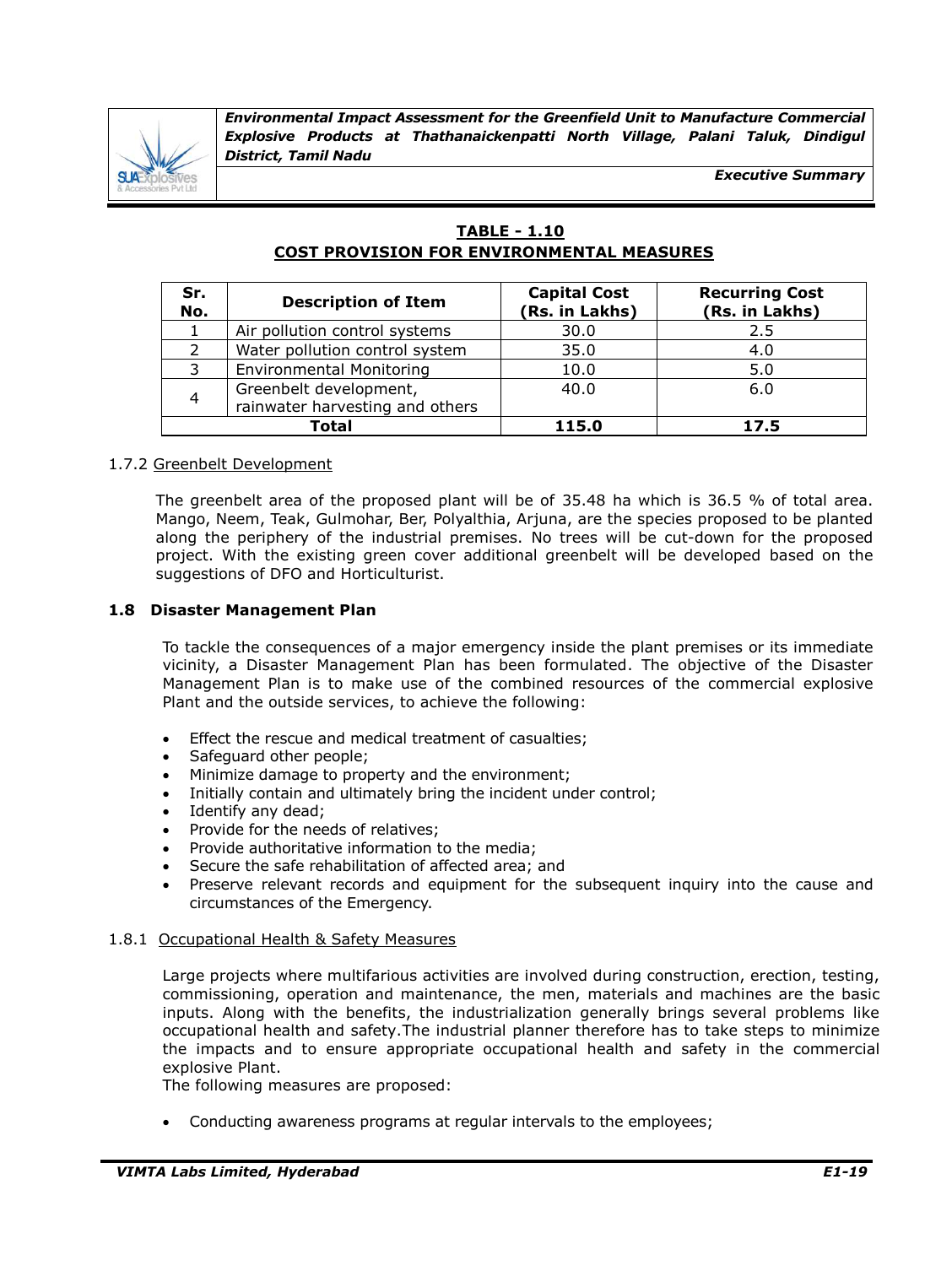

*Executive Summary*

- Providing safety kits and prevention kits; and
- Provision of Clinic at the plant site to handle emergency situations that may arise.
- An amount of Rs. 3.2 lakhs will be allocated annually for the safety and health of the workers.

#### **1.9 Corporate Environmental Responsibility**

M/s. SUA Explosives & Accessories Private Limited proposes to take part in various CER activities like potable water facility for nearby school, Improvements of water bodies in the Palani region, Road facilities to the nearby villages, infrastructure facility to Govt School and revamping of water pumps at nearby villages. Under CER activity 20.0 lakhs (2% of project cost) will be allotted for the above-mentioned works. The CER activity plan for the proposed plant is shown in **Table - 1.11**

| <b>TABLE - 1.11</b>                                       |  |  |  |  |  |  |  |  |
|-----------------------------------------------------------|--|--|--|--|--|--|--|--|
| <b>CORPORATE ENVIRONMENTAL RESPONSIBILITY ACTION PLAN</b> |  |  |  |  |  |  |  |  |

| Sr.<br><b>No</b> | categories                | <b>Activity</b>                                                      | Capital<br>cost<br>(Rs. in<br>Lakhs) |      |      |      | 21-22 22-23 23-24 24-25 | 25-26 |
|------------------|---------------------------|----------------------------------------------------------------------|--------------------------------------|------|------|------|-------------------------|-------|
| 1.               | Drinking<br><b>Water</b>  | Installation of RO Units<br>villages panchayat<br>in.<br>and schools | 4.5                                  | 2.0  | 2.5  | --   |                         |       |
| 2.               |                           | Maintenance of village<br>Roads                                      | 5.0                                  |      | 2.0  | 3.0  |                         |       |
|                  | Infrastructure            | Installation<br>οf<br>solar<br>street lights in villages.            | 4.5                                  | 2.0  | 2.5  | --   |                         |       |
| 3.               | Health                    | Organisation of Health<br>in<br>nearby<br>Camps<br>villages          | 5.0                                  | 1    | 1    | 1    | 1                       |       |
| 4.               | Green belt<br>development | Plantation of trees in<br>villages                                   | 1.0                                  | 0.25 | 0.25 | 0.25 | 0.25                    |       |
|                  |                           | <b>Total</b>                                                         | 20.0                                 | 5.25 | 8.25 | 4.25 | 1.25                    | 1.0   |

#### **1.10 Project Benefits**

The basic requirement of the community needs will be strengthened by extending health care, educational facilities to the community, providing drinking water to the villages and taking part in various health care activities.

Implementation of the project will result in the following benefits

- Temporary employment for people from the neighboring villages during construction phase;
- 120 persons will be employed as direct and 130 persons will be employed as indirect.
- providing drinking water facility and revamping of bore wells facilities in the nearby villages;
- State will get revenue from payment towards taxes and water cess etc.,